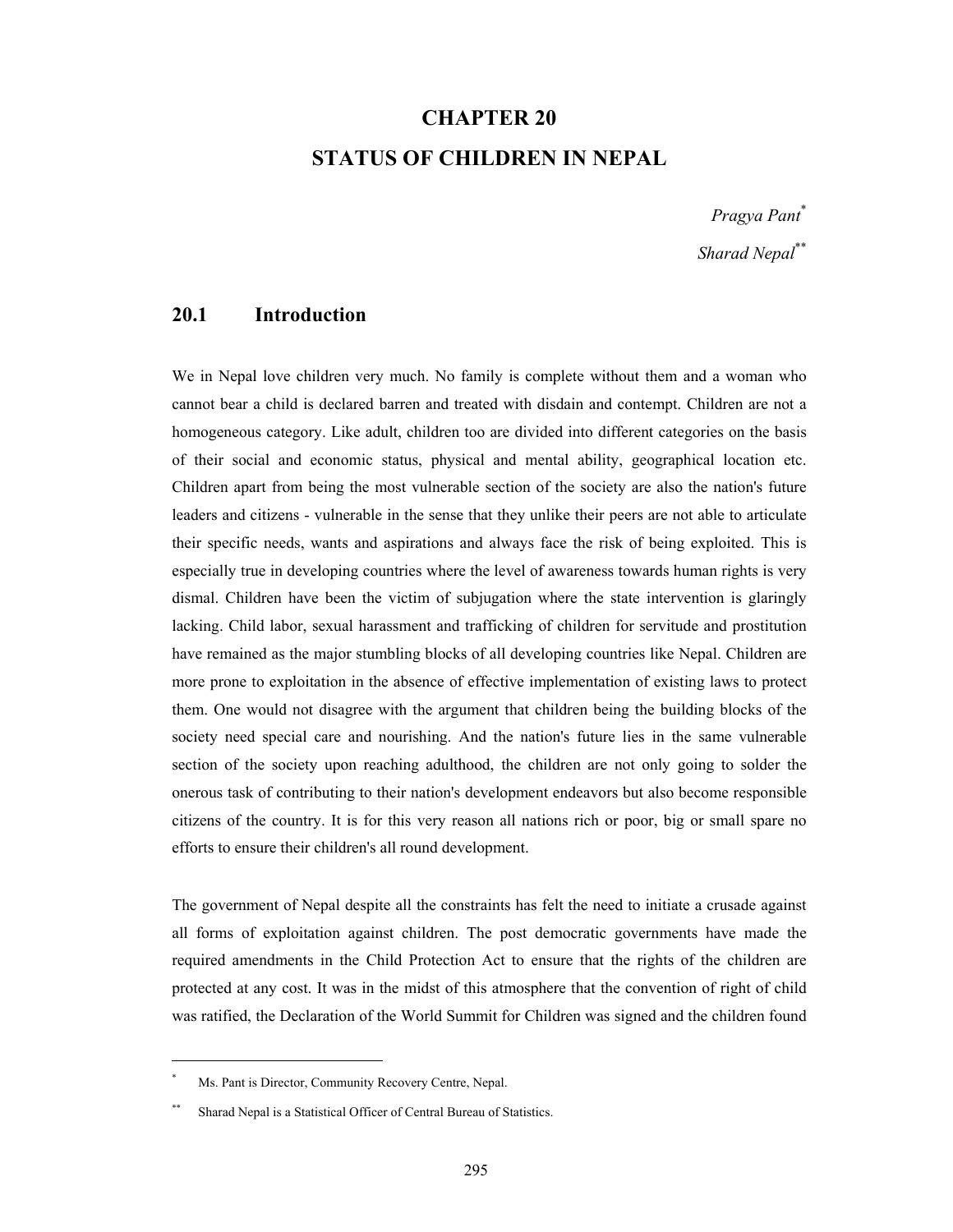a place in the Constitution of Nepal. The establishment of a special court to deal with child related injustice is a major stride forward in protecting the rights of the children.

#### **20.2 Problems Relating to Development of Nepalese Children**

Children issues were not of the greater importance to Nepalese Government till 1980s. Children as a development concern was only included for the first time in the seventh Plan (1985-90). Nepalese children are facing various difficulties due to social beliefs, persistence of poverty, gender discrimination, and illiteracy relating to their development.

Traditional beliefs have contributed significantly in many Nepalese families as a result of which sons are more preferred. Religious, social and economic compulsions regard sons as not only valuable but also an indispensable asset whereas daughters are taken as financial burden to their parents.

Due to the persistence poverty children's labor forms part of the family support for their subsistence. According to the 2001 census, about 29 per cent of the children within the age group 10-14 are economically active and among which about 62 per cent are engaged in Agriculture and related activities.

Gender discrimination among children can be seen glaringly in Nepalese society from the time immemorial. This is true for most ethnic groups in Nepal. This discrimination causes girls doubly disadvantaged as family faces difficulties arising from economic hardships and related problems such as poverty, disability, homelessness etc.

## **20.3 Nepal's Commitments on Children Issues**

The World Summit for children convened by six Heads of States and Governments was held at the United Nations in New York on 29 - 30 September 1990. Main objective of the convention was to focus its attention and commitments at the highest political level on children issues, formulating goals and strategies to ensure survival, protection and development of the children for the social-economic development of all countries. This historic gathering of presidents and prime ministers endorsed a summit declaration and a plan of action to implement the declaration for the survival, protection and development of children. In order to follow up the summit some 60 heads of states and governments had gathered in New York for the United Nations special session on children from May 8-10, 2002. The special session had concluded with global agreement on the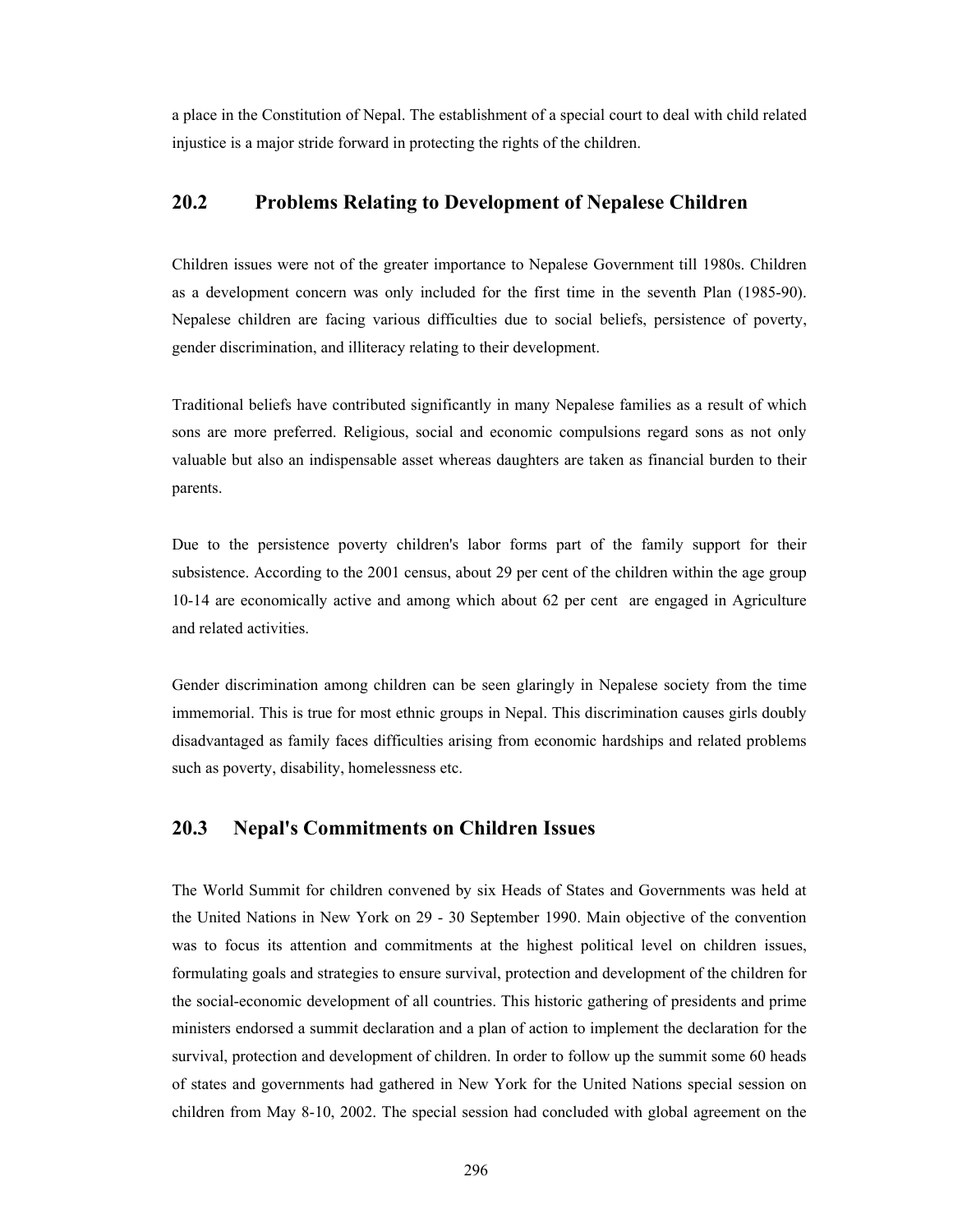proposed outcome document 'A World Fit for Children', which contains a series of goals on child health, education and a plan of action to attain them in the coming decade. Nepal had a high level participation in both the summit and special session and expressed its commitments to fulfill their goals.

The 11<sup>th</sup> summit of the South Asian Association for Regional Co-operation (SAARC) held in Kathmandu from 5-7 January, 2002 proved to be very significant for the protection of the right of the children of the region. The SAARC leaders including Nepal had expressed their strong commitments for the regional arrangements for the promotion of welfare of children. The Summit was also believed to be instrumental in improving the socio-economic and educational condition of the children of the region. Similarly, Nepal has participated different regional and international conferences held in different countries and signed the agreements related to child rights, child labor, and different issues on children.

In view of the above commitments and policies of the state as regards to its children, it would be highly useful and interesting to examine the existing and socio economic condition of the children as revealed by the census 2001.

# **20.4 Total Population of Children and their Distribution**

Population Census 2001 reports the total population of the country as 23.15 million with an annual growth rate of 2.24 percent. The children, here in this paper is defined as the number of people under the age 15 years. The children population in the age group 0-14 is 8948587 which is 39% of the country's total population. The percentage of children in total population by gender is presented below:

|                                        |               |      |        |                      |      |        |                             |      | т орчианон нг ооо |  |  |
|----------------------------------------|---------------|------|--------|----------------------|------|--------|-----------------------------|------|-------------------|--|--|
|                                        | Census Years  |      |        |                      |      |        |                             |      |                   |  |  |
| Age                                    |               | 1981 |        |                      | 1991 |        |                             | 2001 |                   |  |  |
| Group                                  | Both<br>Sexes | Male | Female | Both<br><b>Sexes</b> | Male | Female | <b>Both</b><br><b>Sexes</b> | Male | Female            |  |  |
| $0 - 14$<br>$\left(\frac{0}{0}\right)$ | 41.4          | 41.9 | 40.7   | 42.4                 | 43.5 | 41.3   | 39.3                        | 40.1 | 38.5              |  |  |
| Population<br>$(0-14)$                 | 6211          | 3227 | 2984   | 7840                 | 4011 | 3829   | 8948                        | 4562 | 4385              |  |  |

**Population in '000** 

**Table 20.1: Percent of children population 0-14 years, 1981-2001.** 

Source: Population Census 1981, Vol. I Part I, Table 5

Population Census 1991, Vol. I Part I, Table 5

Population Census 2001, Vol. I National Report, Table 10.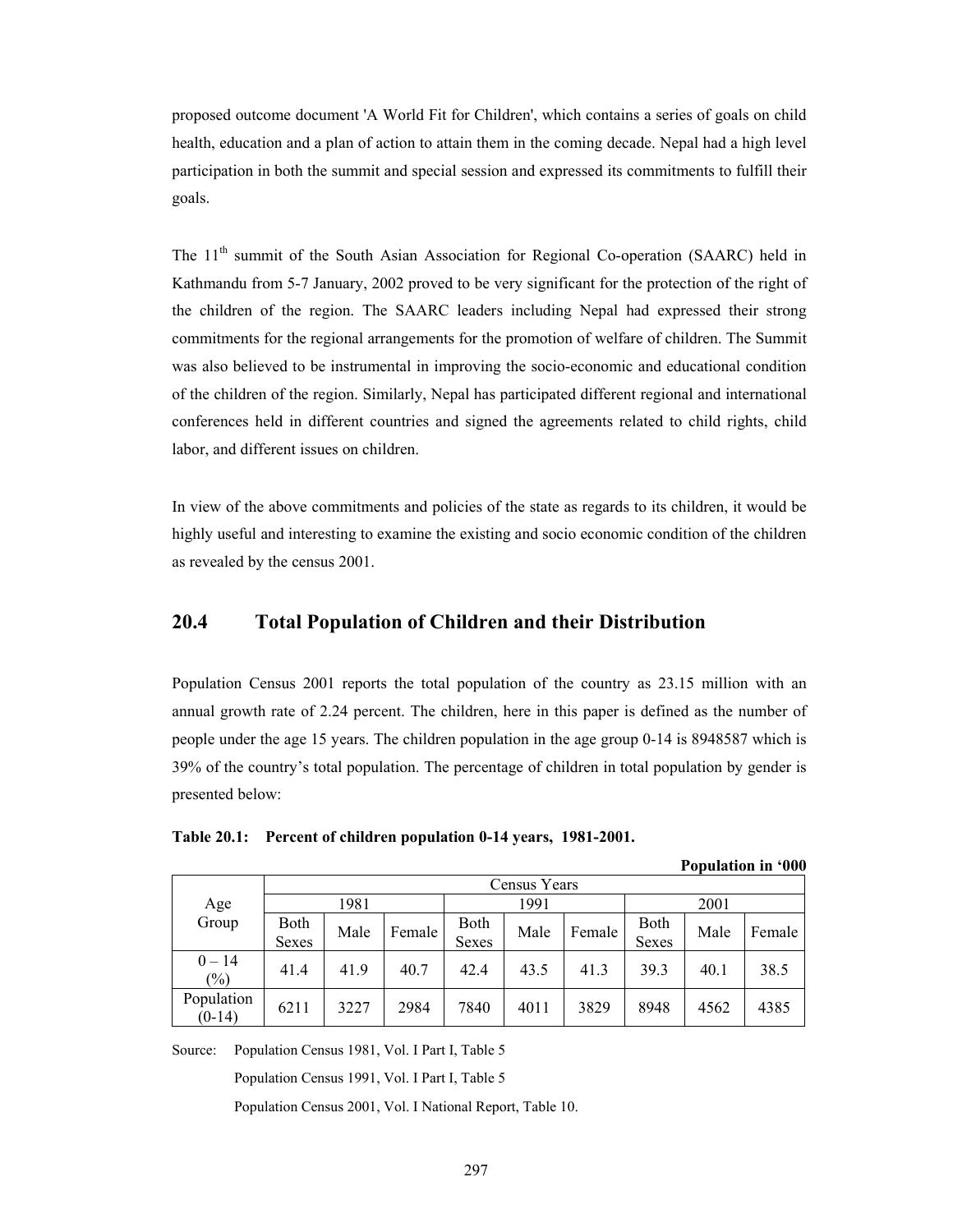The share of children population has gone down by 3 per cent than that of 1991. The percentage of children's population was higher for 1991 which was 42.4 followed by 41.4 and 39.3 for 1981and 2001 respectively.



**Table 20.2: Distribution of children population 0-14 years by 5 years age group, 1981-2001** 

|                        | Census Years         |       |        |                             |       |        |                      |       |        |  |
|------------------------|----------------------|-------|--------|-----------------------------|-------|--------|----------------------|-------|--------|--|
| Age                    | 1981                 |       |        |                             | 1991  |        |                      | 2001  |        |  |
| Group                  | <b>Both</b><br>Sexes | Male  | Female | <b>Both</b><br><b>Sexes</b> | Male  | Female | <b>Both</b><br>Sexes | Male  | Female |  |
| $0 - 4$                | 37.3                 | 36.8  | 37.7   | 34.6                        | 34.2  | 34.9   | 30.7                 | 30.6  | 30.9   |  |
| $5 - 9$                | 35.3                 | 34.6  | 35.9   | 35.8                        | 35.6  | 35.9   | 35.9                 | 35.8  | 35.9   |  |
| $10 - 14$              | 27.4                 | 28.6  | 26.4   | 29.6                        | 30.2  | 29.2   | 33.4                 | 33.6  | 33.2   |  |
| Population<br>$(0-14)$ | 100.0                | 100.0 | 100.0  | 100.0                       | 100.0 | 100.0  | 100.0                | 100.0 | 100.0  |  |

Source : Same as Table 20.1

Table 20.2 presents the children population according to the age group 0-4, 5-9 and 10-14. The table reveals the highest percentage of children population of 37.3 in the age group 0-4 for the census of 1981 followed by 35.3 and 27.4 for the age group 5-9 and 10-14 respectively. Whereas for the censuses of 1991 and 2001 the percentage of children population at the age group 0-4 seems to be lower than other age groups 5-9. It is mainly due to the popularity, coverage and greater acceptance of family planning methods in the country.

Nepal Demographic and Health Survey (NDHS) 2001 report that knowledge of family planning among Nepalese men and women are nearly universal. There has been an impressive increase in the use of contraception in Nepal over the last 25 years.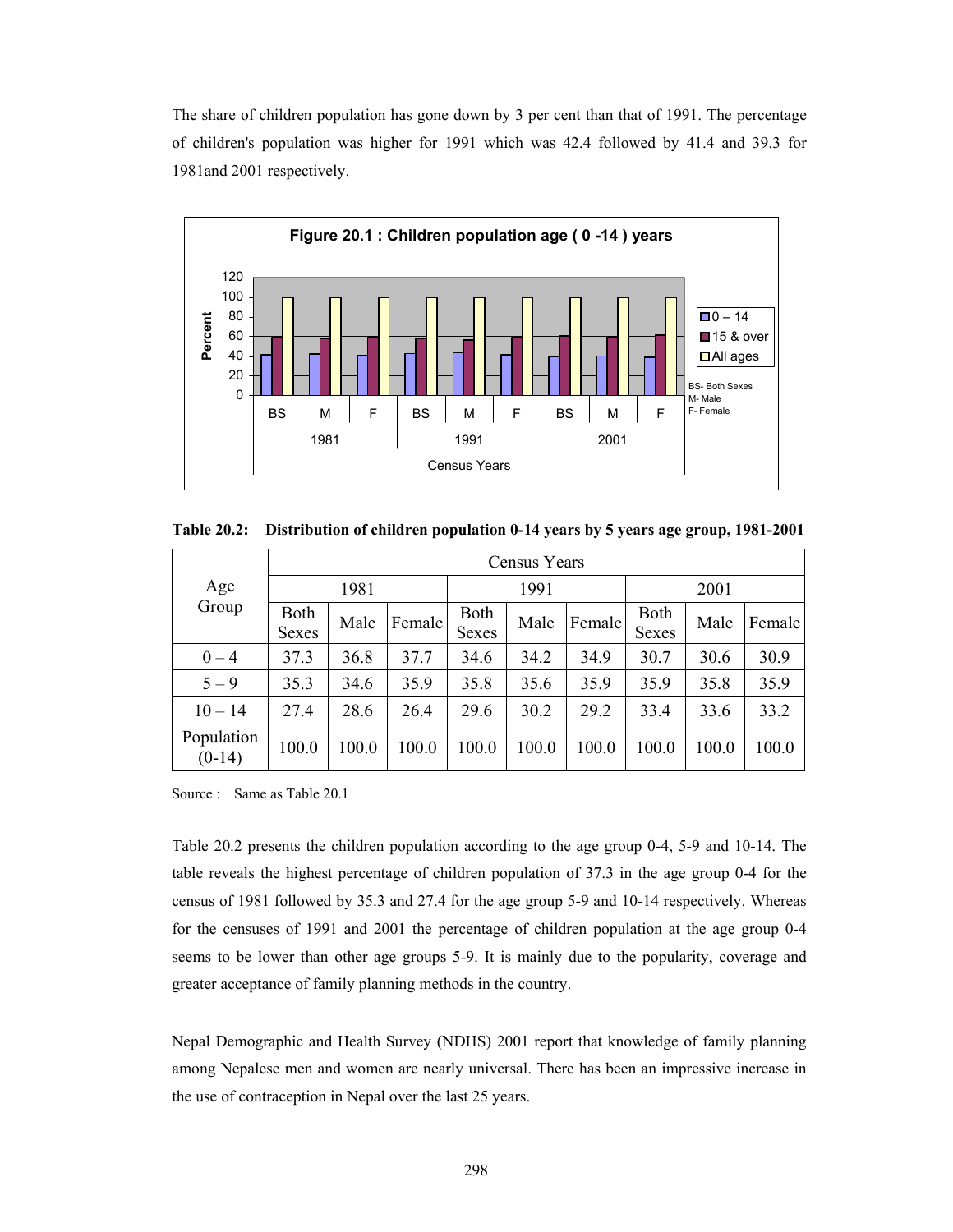The decrease in proportion of children population in the age group  $0 - 4$  for the year 1991 is explained as it may be due to the misplacement of person into the next age group in addition to under reporting of children particularly the new born. (BDS Dangol)

| Regions     | Age Group | Year | <b>Both Sexes</b> | Male | Female |
|-------------|-----------|------|-------------------|------|--------|
|             |           | 1981 | 24.9              | 24.6 | 25.2   |
| <b>EDR</b>  | $0 - 14$  | 1991 | 23.7              | 23.7 | 23.8   |
|             |           | 2001 | 22.7              | 22.7 | 22.7   |
|             |           | 1981 | 32.1              | 32.3 | 31.9   |
| <b>CDR</b>  | $0 - 14$  | 1991 | 32.2              | 32.7 | 31.8   |
|             |           | 2001 | 33.7              | 34.0 | 33.5   |
|             |           | 1981 | 20.6              | 20.6 | 20.5   |
| <b>WDR</b>  | $0 - 14$  | 1991 | 20.7              | 20.5 | 20.8   |
|             |           | 2001 | 20.3              | 20.2 | 20.4   |
|             |           | 1981 | 13.4              | 13.3 | 13.5   |
| <b>MWDR</b> | $0 - 14$  | 1991 | 13.6              | 13.4 | 13.8   |
|             |           | 2001 | 12.7              | 12.6 | 12.8   |
|             |           | 1981 | 8.8               | 9.0  | 8.6    |
| <b>FWDR</b> | $0 - 14$  | 1991 | 9.5               | 9.5  | 9.6    |
|             |           | 2001 | 10.3              | 10.3 | 10.3   |

**Table 20.3: Percentage distribution of children population 0-14, development regions, Nepal 1981-2001.** 

Source : Same as Table 20.1

 Table 20.3 presents the children population distribution by development regions for the census year 1981-2001. It is seen from the table that Central Development Region has the highest share of children population (33.7 per cent) followed by Eastern Development Region (22.7 per cent), Western Development Region (20.3 per cent), Mid-Western Development Region (12.7 per cent) and Far Western Development Region (10.3 per cent) respectively for 2001.The trend of distribution is same as the previous censuses.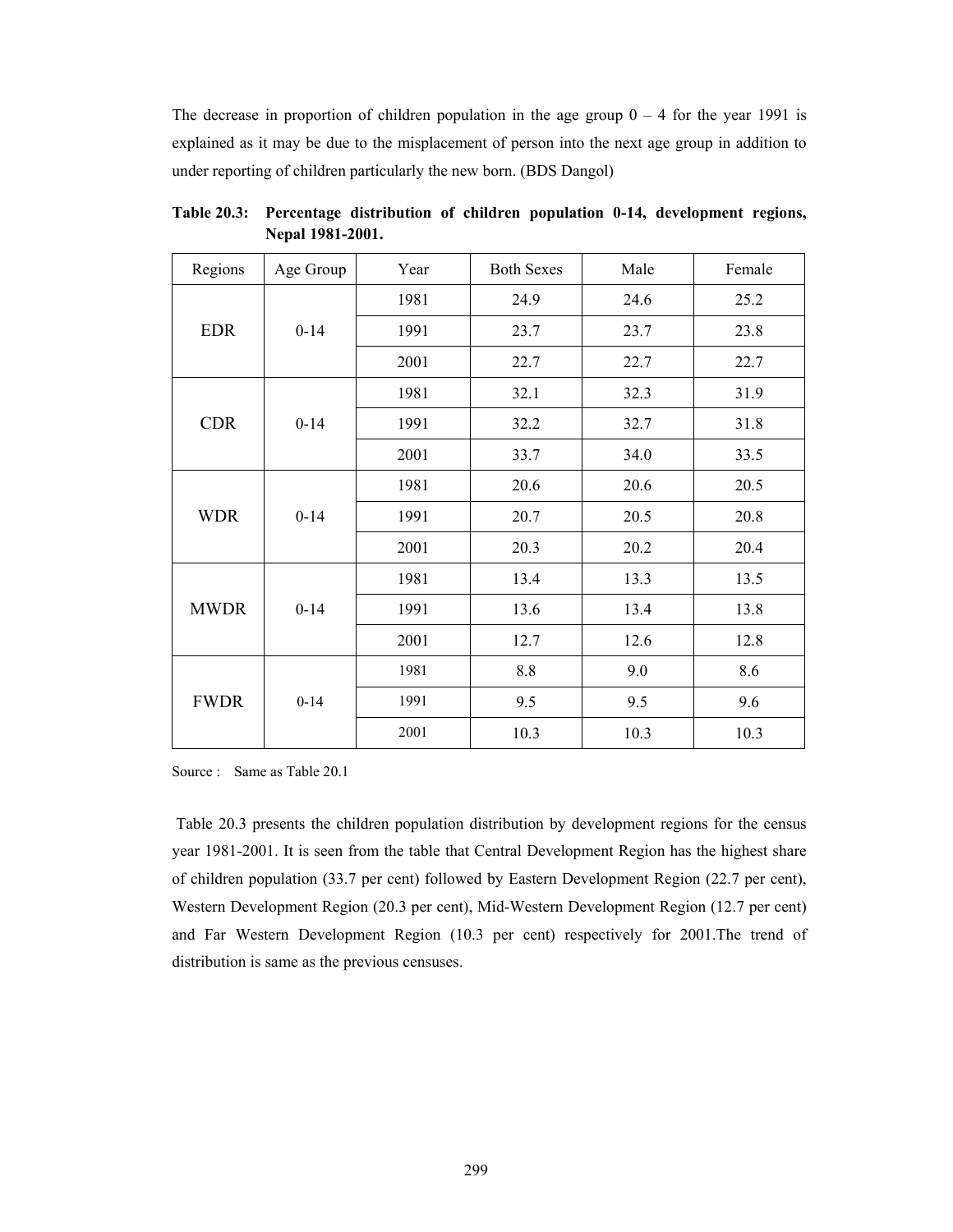| <b>Ecological Region</b> | <b>Census Year</b> | <b>Both Sexes</b> | <b>Male</b> | Female |
|--------------------------|--------------------|-------------------|-------------|--------|
|                          | 1981               | 8.1               | 8.1         | 8.1    |
| Mountain                 | 1991               | 7.6               | 7.5         | 7.6    |
|                          | 2001               | 6.5               | 6.5         | 6.6    |
|                          | 1981               | 47.0              | 46.8        | 47.2   |
| Hill                     | 1991               | 45.5              | 45.0        | 45.9   |
|                          | 2001               | 45.1              | 44.5        | 45.7   |
|                          | 1981               | 44.8              | 45.0        | 44.5   |
| Terai                    | 1991               | 46.8              | 47.3        | 46.3   |
|                          | 2001               | 48.3              | 48.9        | 47.3   |
|                          | 1981               | 100.0             | 100.0       | 100.0  |
| <b>National</b>          | 1991               | 100.0             | 100.0       | 100.0  |
|                          | 2001               | 100.0             | 100.0       | 100.0  |

**Table 20.4: Percentage distribution of children population (0-14 years) by ecological regions, Nepal, 1981-2001.** 

Source : Population Census 1981, Vol II, Table 5.

Population Census 1991, Vol IV, Table 5.

Population Census 2001, National Report, Vol. I, Table 1

Table 20.4 presents the percentage of children population by ecological regions. The table shows that the Terai Region has the highest percentage (48.3 per cent), Hill Region has 45.1 percent and the Mountain Region has the lowest percentage (6.5 per cent) of children population for 2001.The trend of distribution remains similar for three censuses 1981-2001.

## **20.5 Sex Ratio**

Sex ratio is defined as the number of males per 100 females. The sex ratio at birth is the number of male births per 100 female births.

|           | Census Year |      |      |  |  |  |  |
|-----------|-------------|------|------|--|--|--|--|
| Age Group | 1981        | 1991 | 2001 |  |  |  |  |
| $0 - 4$   | 106         | 103  | 103  |  |  |  |  |
| $5 - 9$   | 104         | 104  | 103  |  |  |  |  |
| $10 - 14$ | 117         | 108  | 106  |  |  |  |  |
| $0 - 14$  | 108         | 104  | 104  |  |  |  |  |

**Table 20.5: Sex ratio by age group, Nepal, 1981-2001.** 

Source : Population Census 1981, Vol. I, Part I, Table 5.

Population Census 1991, Vol. I, Part I, Table 5.

Population Census 2001, National Report, Vol. I, Table 10.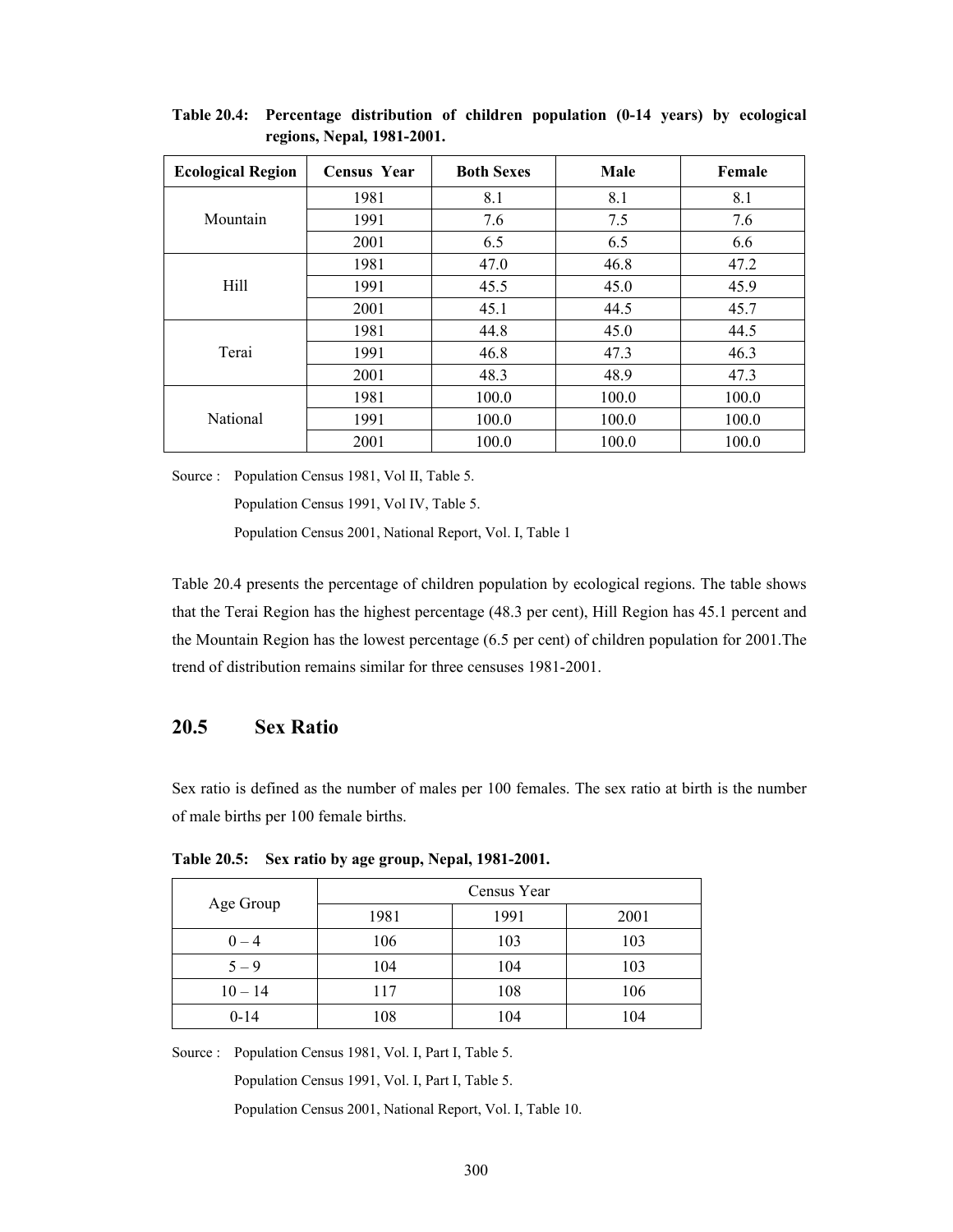Table 20.5 presents sex ratio by age group for 1981-2001. Except for Census 1981, the sex ratio more or less remained same in 2001 for the age group 0-4 and 5-9. It may be due to the higher sons' birth in the beginning and later higher death occurred among female babies. It again expresses the socio economic discrimination against female child prevailing in the country. Sons are preferred more and their health is much concerned to their parents.

## **20.6 Health Status of Children**

Healthy children represent a healthy nation. Reducing infant and child mortality has been a goal of population policy. The health of children in Nepal is closely and integrally linked to several factors from geographical location, climate, the socio cultural practices and attitudes to economic changes that are taking place in the country.

As has been stated earlier, the population census 2001 reports that population in the age group 0- 14 comprised 39 per cent of the total population. Over 85 per cent of the country's population is rural and more than 40 per cent children in this area suffer from malnutrition and various diseases. Diarrhea diseases continue to be a major cause of death among Nepalese children. The use of oral re-hydration therapy is still low at 32 per cent.

His Majesty's Government is committed to "Health for All" and focused its attention towards primary health care. But existing inadequate health infrastructure, insufficient health manpower and limited resources are the major obstacles in attaining government objectives in the health sector. The major health facilities available in the county are centered around the urban areas.

Rural people generally do not visit the health posts and 70 percent of births happen without any contact with a trained practioners. Health services in most of the rural areas are provided by village health worker (VHWs), maternal child health workers (MCHWs), female community health volunteers (FCHVs) and traditional health practioners.

## **20.6.1 Infant Mortality Rate (IMR) and Under 5 (U5) Mortality Rate**

Infant mortality Rate (IMR) is the number of deaths under one year of age per 1000 live births during a period of time, usually one year. IMR is directly related to the socio-economic level and general health condition of a country. One of the important reasons of infant and child mortality is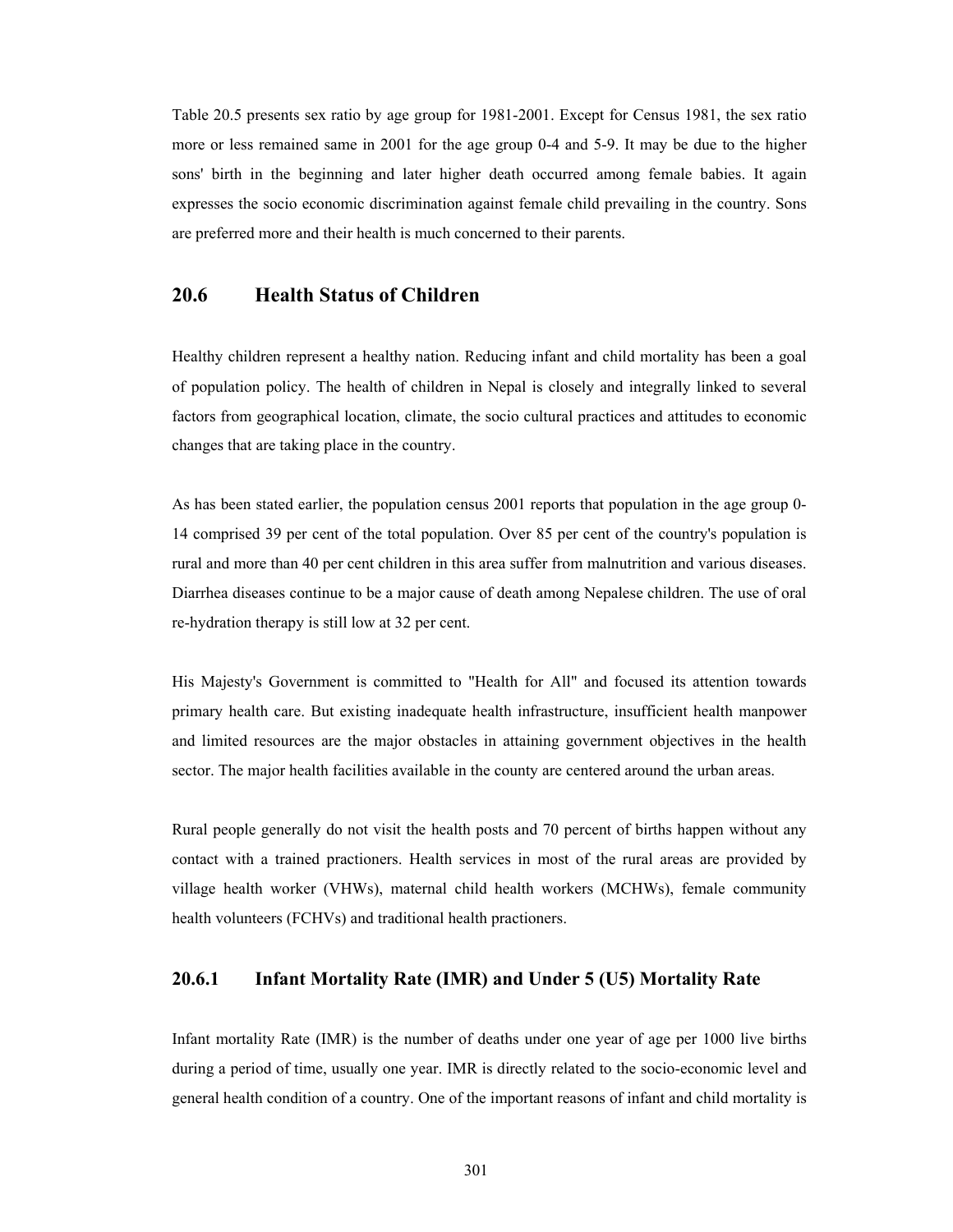the limited use of health care service by mothers. Similarly there are a number of other factors related to infant and U5 mortality. This include low levels of per capita income, poverty, poor sanitation, female illiteracy, poor quality of health service, inadequate nutrition and low use of oral re-hydration therapy.

Nepal Demographic and Health Survey 2001 NDHS, 2001 states that infant mortality rate has reduced considerably from 1991 to 2001. It has gone down from 107 to 64 per thousand during the period. Similarly U5 mortality has also declined during the same period from 158 to 91.2 per thousand. Vaccination program and supplementation of vitamin A capsules are the main reason behind the significant improvement of IMR and U5 mortality.

#### **20.6.2 Immunization**

The immunization of children is an important factor that contributes to the child's chance of survival. Immunization is a high priority government program due to its crucial role in reducing infant mortality. Immunization coverage has improved significantly over the last five years (1996- 2001). NDHS, 2001 states that the percentage of children age 12-23 months who are fully immunized by 12 months of age increased by 67 percent from 36 percent in 1996 to 60 percent in 2001. Coverage with all three doses of DPT increased from 51 to 71 percent of children while complete Polio coverage increased from 48 to 90 percent of children. BCG coverage increased from 73 to 83 percent and measles vaccination increased from 45 to 64 percent of children.

## **20.6.3 Children's Nutritional Status**

In terms of nutrition, breast feeding is universal in Nepal. Exclusive breast feeding is necessary and sufficient to meet the nutritional needs of infants up to the age of 4-6 months. It protects the child from diarrhoea and acute respiratory infections (ARI) and other diseases. Over 90 percent of children in Nepal are exclusively breastfed up to 6 months. Mostly children are provided solid food in addition to breast feeding after five to six months. In most communities this is observed as the important day for the child known as 'pasnee' rice feeding day. It is mostly performed in the fifth month for girl child and six month for the male child. The child's share of milk is gradually reduced with the rice feeding time. But majority of mothers continue to breastfeed their children up to two years.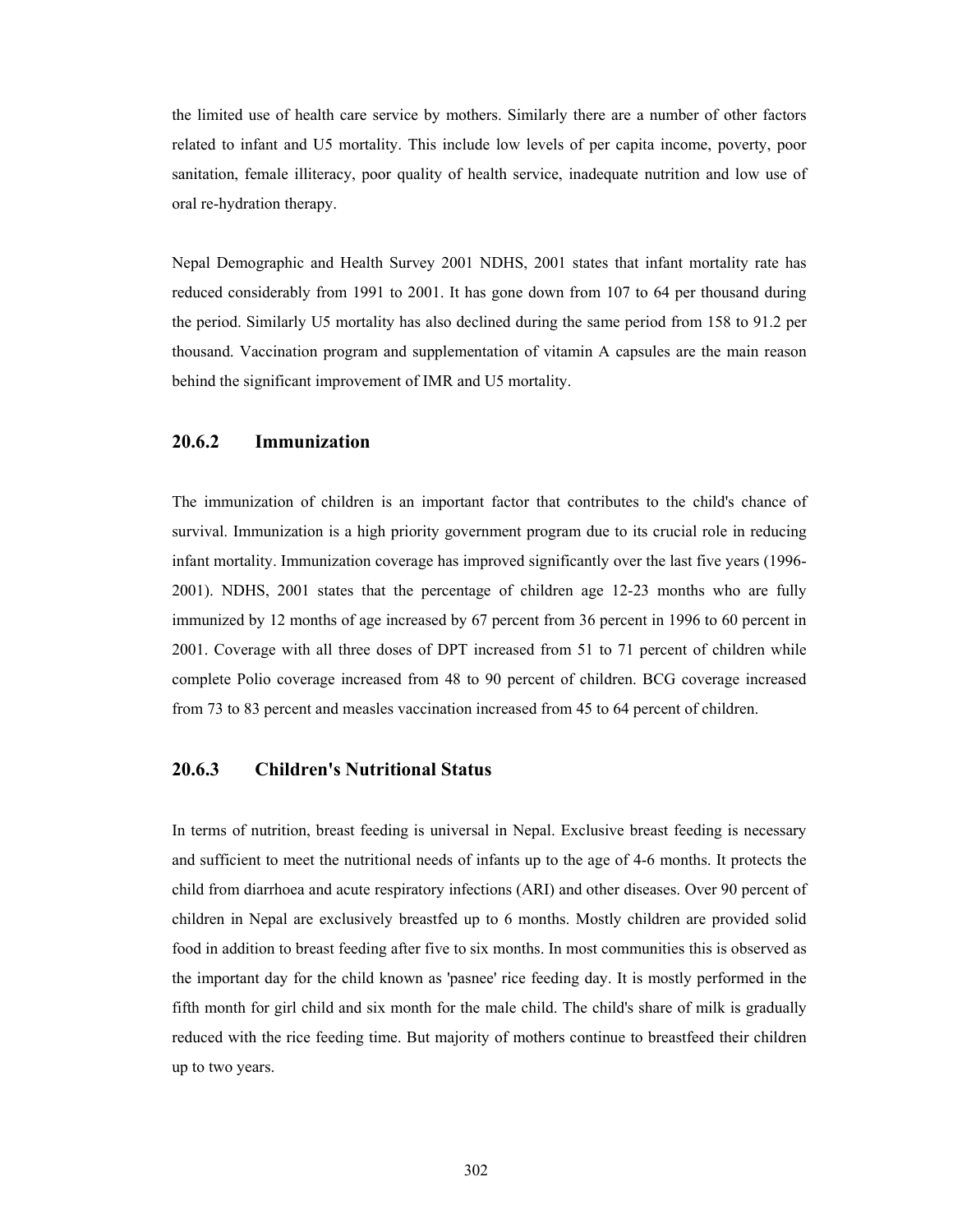Accepting the healthy children as the pillar of the country 'Food and Nutrition Policy' has been set for the first time in the eighth Plan in the process of formulating National Development Policy. It has mainly focused to the children of the country.

The nutritional condition of mother and child is very poor in the country and this problem mostly concentrated among the disadvantaged poor. It varies from district to district, community, household and individuals. Children are mainly suffering from Vitamin A deficiency, Anemia, Goiter and Cretinism due to malnutrition. NDHS 2001 states that 52 percent children in rural areas are more likely to be stunted where as figure for this is 37 per cent for urban areas. Similarly 61 per cent, 53 per cent and 47 per cent children are more likely to be stunted in Mountain, Hill and Terai respectively. NDHS, 2001 states that this is probably because healthy food is more readily available in the hills and terai than in the mountain.

## **20.7 Educational Status**

Education is a foundation on which the destiny of a nation is laid. Most of the developing countries like Nepal which despite allocating a sizable portion of meager resources to the education sector every year is still faced with the challenge of bringing the light of education to all its' people, mainly the children. Since children are the nation's future citizens, leaders and captains of industry and commerce, any investment made by the nation in availing literacy programs to children having no access to education facilities will ultimately benefit both the nation and its people in the long run.

The Children Act 2048 mentions the child's right to education. Children as the voiceless section are unaware of their rights. The convention of child rights has put forth the concept of compulsory primary education and free education to all. The human rights declaration mentions the right of each person to education. Nepal has expressed its commitment everywhere in such declaration and making its efforts towards the improvement of educational status of children. The educational status of Nepalese children can be examined through their literacy rates, enrolment ratios etc. Census data provides the literacy rates according to the age group 6-9, 10-14 and so on. Children within the age group 6-14 are mainly concentrated in primary to secondary education.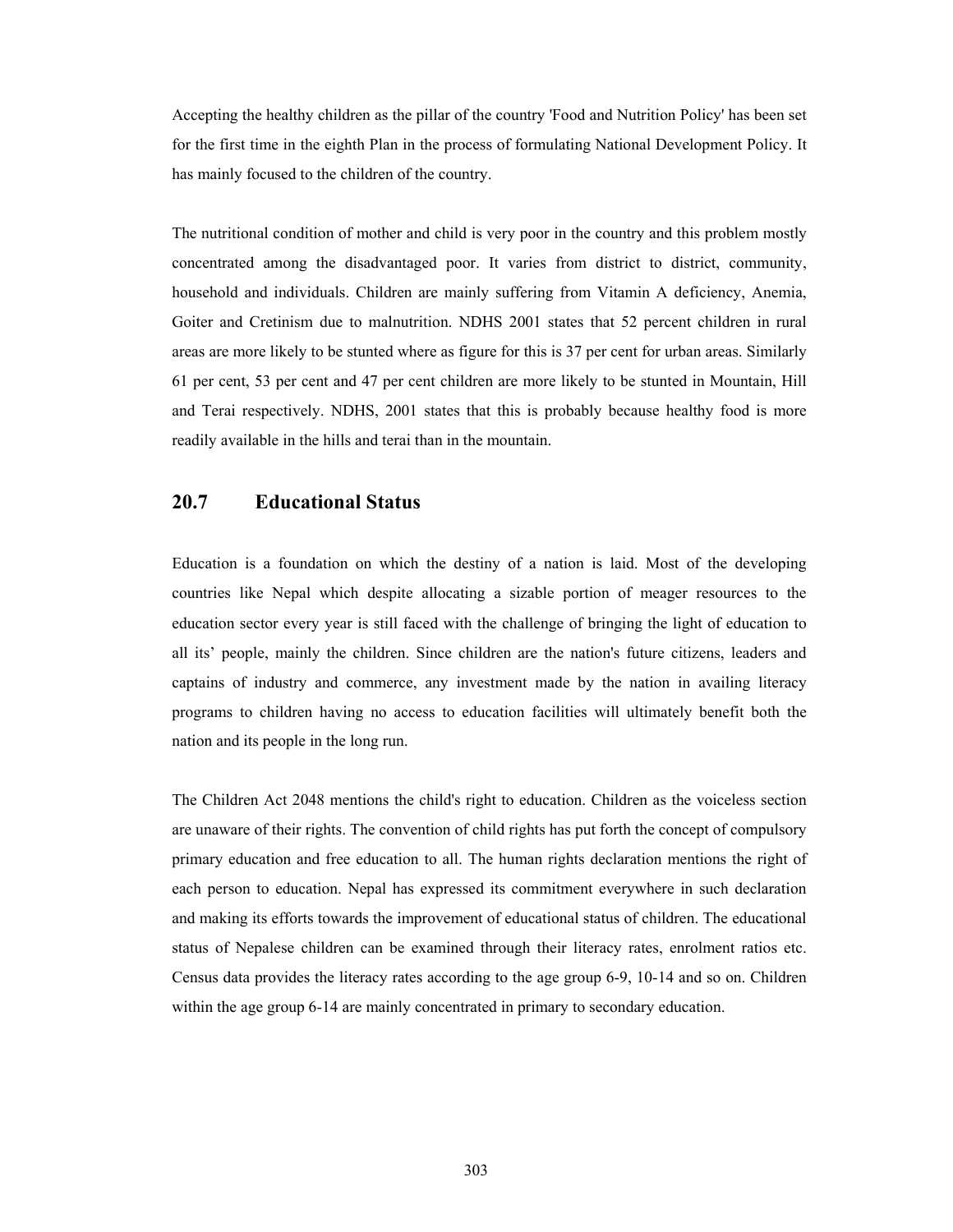| Age       | Census Years |      |        |              |      |        |              |      |        |  |  |
|-----------|--------------|------|--------|--------------|------|--------|--------------|------|--------|--|--|
|           |              | 1981 |        |              | 1991 |        |              | 2001 |        |  |  |
| Group     | <b>Both</b>  | Male | Female | <b>Both</b>  | Male | Female | <b>Both</b>  |      | Female |  |  |
|           | <b>Sexes</b> |      |        | <b>Sexes</b> |      |        | <b>Sexes</b> | Male |        |  |  |
| All ages  | 23.3         | 34.0 | 12.0   | 39.6         | 54.5 | 25.0   | 53.7         | 65.0 | 42.5   |  |  |
| $6 - 9$   | 21.6         | 27.8 | 15.2   | 47.0         | 55.7 | 38.0   | 54.7         | 58.0 | 51.3   |  |  |
| $10 - 14$ | 38.8         | 50.8 | 21.2   | 63.2         | 76.0 | 49.3   | 78.6         | 83.7 | 73.2   |  |  |

**Table 20.6: Literacy rate of children population (age 6-14) by Sex, Nepal 1981-2001.** 

Source : Population Census 1981, Vol. 1, Part IV, Table 14

Population Census 1991, Vol. I, Part X, Table 30

Population Census 2001, National Report, Vol. II, Table 11

Table 20.6 presents the literacy rate for children within the age group 6-9 and 10-14. The overall literacy rate for 2001 is estimated at 65.0 for males and 42.5 for females. The literacy rate for female has gone up to 51.3 per cent from 38.0 per cent for the age group 6-9 during the period of 1991 – 2001. Whereas the male literacy rates for this age group in the same period has gone up from 55.7 percent to 58 percent. The increase in literacy rate for female in this age group is much higher than the literacy rate for male. Compare to the literacy rate of 15.2 percent for female in



this age group for the census year 1981, the literacy rate showed a marked improvement over the latter census period. Similarly, the literacy rate for female in the age group 10-14 went up from 49.3 per cent to 73.2 percent during 1991-2001, the literacy rate for male in the same age group reached from 76.0 percent to 83.7 percent during the same period. The literacy rate for this age group was 21.2 percent for female and 50.8 percent for male in the census year 1981. The higher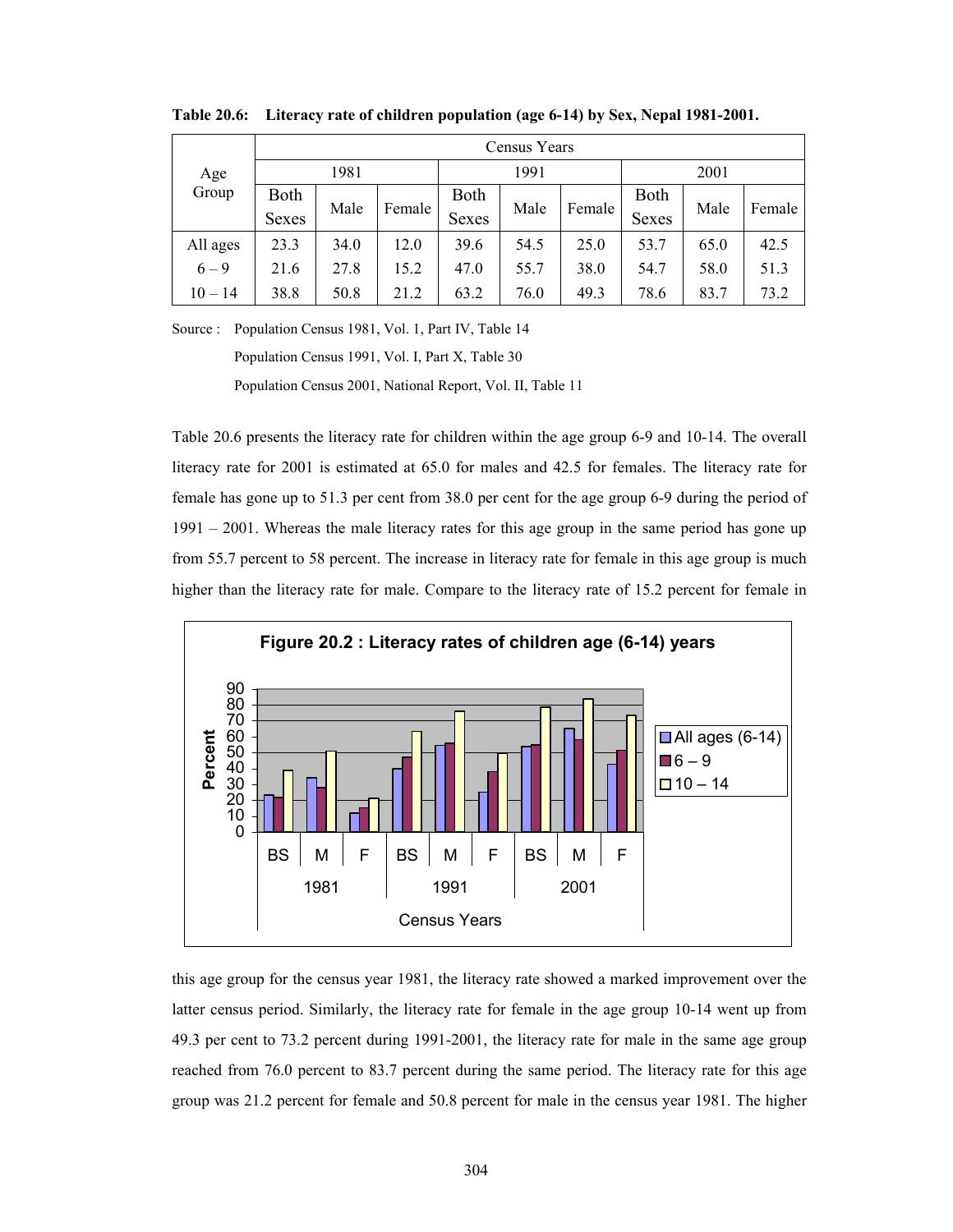rate of literacy for female children may be attributed to increased awareness amongst the parents towards their daughters' education.

|     |                      |      |        |                             | Census Years |        |                      |      |        |  |
|-----|----------------------|------|--------|-----------------------------|--------------|--------|----------------------|------|--------|--|
| Age |                      | 1981 |        |                             | 1991         |        |                      | 2001 |        |  |
|     | <b>Both</b><br>Sexes | Male | Female | <b>Both</b><br><b>Sexes</b> | Male         | Female | <b>Both</b><br>Sexes | Male | Female |  |
| 6   | 14.0                 | 17.5 | 10.5   | 34.3                        | 40.1         | 28.3   | 34.8                 | 36.8 | 32.7   |  |
| 7   | 20.3                 | 26.2 | 14.5   | 46.1                        | 54.4         | 37.6   | 52.8                 | 51.9 | 49.8   |  |
| 8   | 24.3                 | 31.1 | 16.8   | 51.0                        | 61.0         | 40.4   | 61.8                 | 65.7 | 57.5   |  |
| 9   | 29.5                 | 38.3 | 20.4   | 58.3                        | 69.3         | 46.9   | 72.7                 | 76.8 | 68.6   |  |
| 10  | 34.4                 | 44.4 | 22.6   | 47.0                        | 55.7         | 38.0   | 72.4                 | 77.4 | 67.1   |  |
| 11  | 42.5                 | 54.7 | 28.5   | 60.0                        | 71.8         | 46.9   | 81.8                 | 86.0 | 77.5   |  |
| 12  | 38.0                 | 49.8 | 23.9   | 68.4                        | 80.4         | 55.3   | 78.4                 | 83.8 | 72.5   |  |
| 13  | 42.2                 | 56.2 | 26.4   | 61.9                        | 74.7         | 47.8   | 82.5                 | 82.4 | 77.2   |  |
| 14  | 40.0                 | 53.9 | 24.0   | 65.5                        | 79.2         | 51.0   | 80.7                 | 86.3 | 74.9   |  |

**Table 20.7: Literacy rate of children population by single age (6-14), sex, Nepal 1981-2001.** 

Source : Population Census 1981, Vol. I, Part IV, Table 15

Population Census 1991, Vol. I, Part X, Table 30

Population Census 2001, National Report, Vol. II, Table 11

Table 20.7 reveals the children literacy rate by single age group (6-14) for 1981-2001. The literacy rate for the age 6 is the lowest among other ages. It seems that most parents are not sending their children at proper schooling age due to many reasons. However, the literacy rate has been increasing in successive ages in most cases.

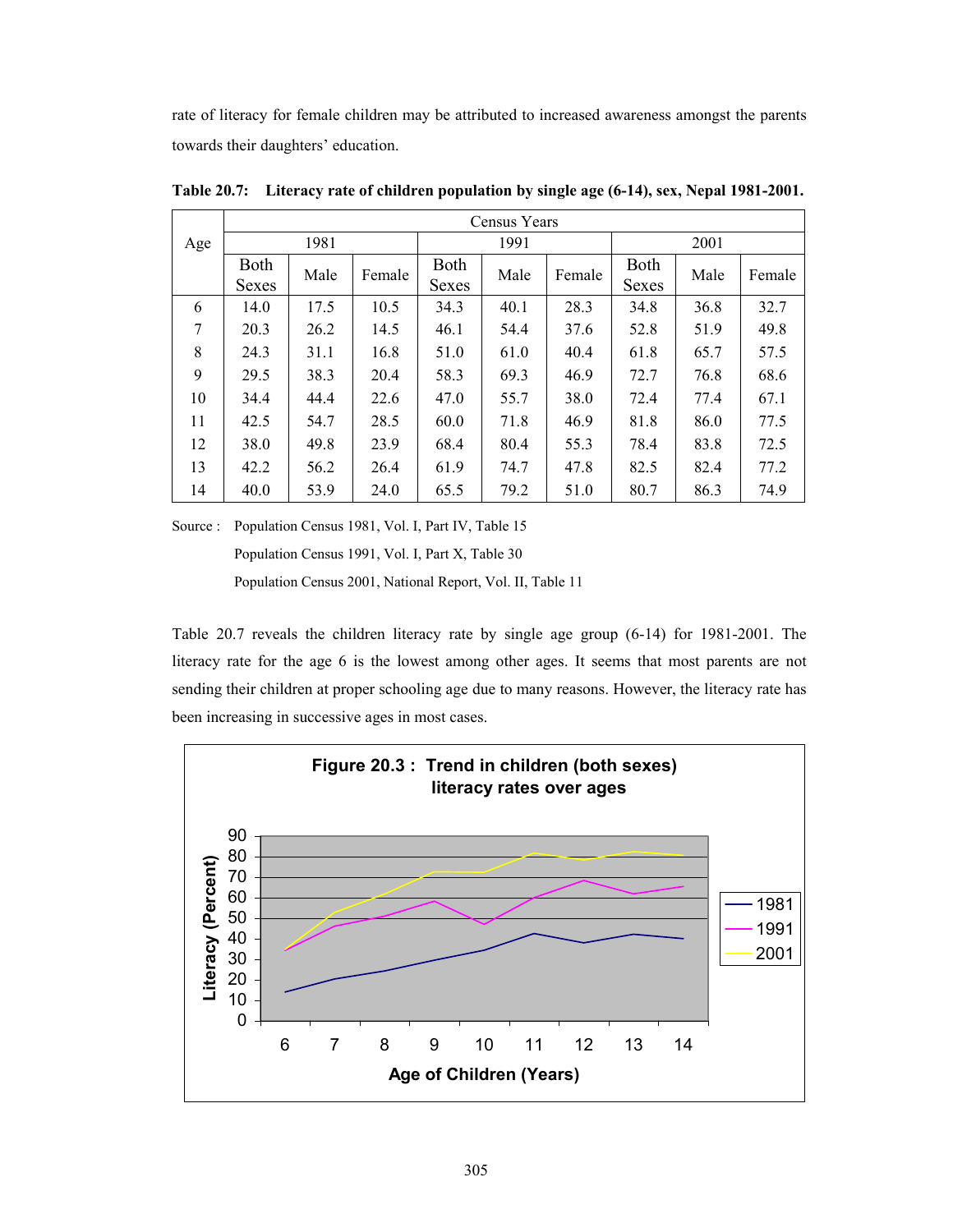|           |             | Census Years                |      |        |               |      |        |               |                                                                                      |        |  |
|-----------|-------------|-----------------------------|------|--------|---------------|------|--------|---------------|--------------------------------------------------------------------------------------|--------|--|
| Age       | Development |                             | 1981 |        | 1991          |      |        |               | 2001                                                                                 |        |  |
| Group     | Region      | <b>Both</b><br><b>Sexes</b> | Male | Female | Both<br>Sexes | Male | Female | Both<br>Sexes | Male<br>57.5<br>58.6<br>62.0<br>53.4<br>53.9<br>84.3<br>80.4<br>88.7<br>82.3<br>84.2 | Female |  |
|           | <b>EDR</b>  | 25.9                        | 32.4 | 19.2   | 50.1          | 58.0 | 42.0   | 54.6          |                                                                                      | 51.6   |  |
|           | <b>CDR</b>  | 21.3                        | 27.0 | 15.2   | 44.7          | 53.0 | 35.9   | 55.2          |                                                                                      | 51.8   |  |
| $6 - 9$   | <b>WDR</b>  | 25.0                        | 32.1 | 17.8   | 54.9          | 61.2 | 48.4   | 59.6          |                                                                                      | 57.1   |  |
|           | <b>MWDR</b> | 13.7                        | 19.0 | 8.3    | 37.0          | 47.7 | 26.2   | 49.8          |                                                                                      | 46.1   |  |
|           | <b>FWDR</b> | 13.2                        | 19.1 | 7.3    | 37.3          | 51.0 | 23.4   | 48.8          |                                                                                      | 43.5   |  |
|           | <b>EDR</b>  | 43.2                        | 55.6 | 29.1   | 68.4          | 79.3 | 56.7   | 80.5          |                                                                                      | 76.4   |  |
|           | <b>CDR</b>  | 37.2                        | 47.5 | 24.6   | 59.9          | 71.7 | 46.5   | 75.2          |                                                                                      | 69.6   |  |
| $10 - 14$ | <b>WDR</b>  | 45.5                        | 59.4 | 29.6   | 72.9          | 82.4 | 63.1   | 85.3          |                                                                                      | 81.7   |  |
|           | <b>MWDR</b> | 28.2                        | 40.6 | 14.1   | 52.3          | 70.5 | 33.3   | 76.6          |                                                                                      | 68.6   |  |
|           | <b>FWDR</b> | 28.5                        | 41.2 | 7.3    | 51.0          | 73.1 | 27.0   | 74.9          |                                                                                      | 65.1   |  |

**Table 20.8: Literacy rate of children (6-14) by development region, Nepal 1981-2001.** 

Source : Population Census 1981, Vol. I, Part IV, Table 14

Population Census 1991, Vol. I, Part X, Table 30

Population Census 2001, National Report, Vol. II, Table 11

Literacy rate by development region for the age group (6-9) and (10-14) is presented in Table 20.8. The literacy participation rate is higher for 2001 for all development regions followed by 1991 and 1981. In 1981, the Eastern Development Region and the Western Development Region have had highest literacy rates of 25.9 percent and 25.0 percent for the age group (6-9) whereas this rate has gone up in favor of Western Development Region in the case of both the age groups (6-9 & 10-14) for both the census year 1991 and 2001. In most cases, the Far-Western Development Region has lagged behind in children literacy rates.

**Table 20.9: Literacy rate of children (6-14) by ecological region, Nepal 1981-2001.** 

|           |            |                             | Census Years |        |               |      |        |               |      |        |  |  |
|-----------|------------|-----------------------------|--------------|--------|---------------|------|--------|---------------|------|--------|--|--|
| Age       | Ecological | 1981                        |              |        |               | 1991 |        | 2001          |      |        |  |  |
| Group     | Region     | <b>Both</b><br><b>Sexes</b> | Male         | Female | Both<br>Sexes | Male | Female | Both<br>Sexes | Male | Female |  |  |
|           | Mountain   | 14.5                        | 19.8         | 9.1    | 39.5          | 51.2 | 27.5   | 44.0          | 48.6 | 39.4   |  |  |
| $6 - 9$   | Hill       | 22.3                        | 28.9         | 15.7   | 52.6          | 60.6 | 44.5   | 58.9          | 61.4 | 56.4   |  |  |
|           | Terai      | 22.0                        | 27.9         | 15.7   | 41.8          | 50.6 | 32.5   | 52.4          | 56.1 | 48.4   |  |  |
|           | Mountain   | 30.9                        | 43.1         | 16.7   | 55.7          | 74.2 | 35.9   | 74.1          | 83.3 | 64.6   |  |  |
| $10 - 14$ | Hill       | 41.4                        | 54.8         | 25.8   | 69.1          | 89.2 | 55.6   | 85.1          | 89.2 | 80.9   |  |  |
|           | Terai      | 37.4                        | 47.7         | 24.8   | 57.6          | 69.5 | 44.0   | 72.9          | 78.5 | 66.7   |  |  |

Source : Population Census 1981, Vol. I, Part IV, Table 14

Population Census 1991, Vol. I, Part X, Table 30

Population Census 2001, National Report, Vol. II, Table 11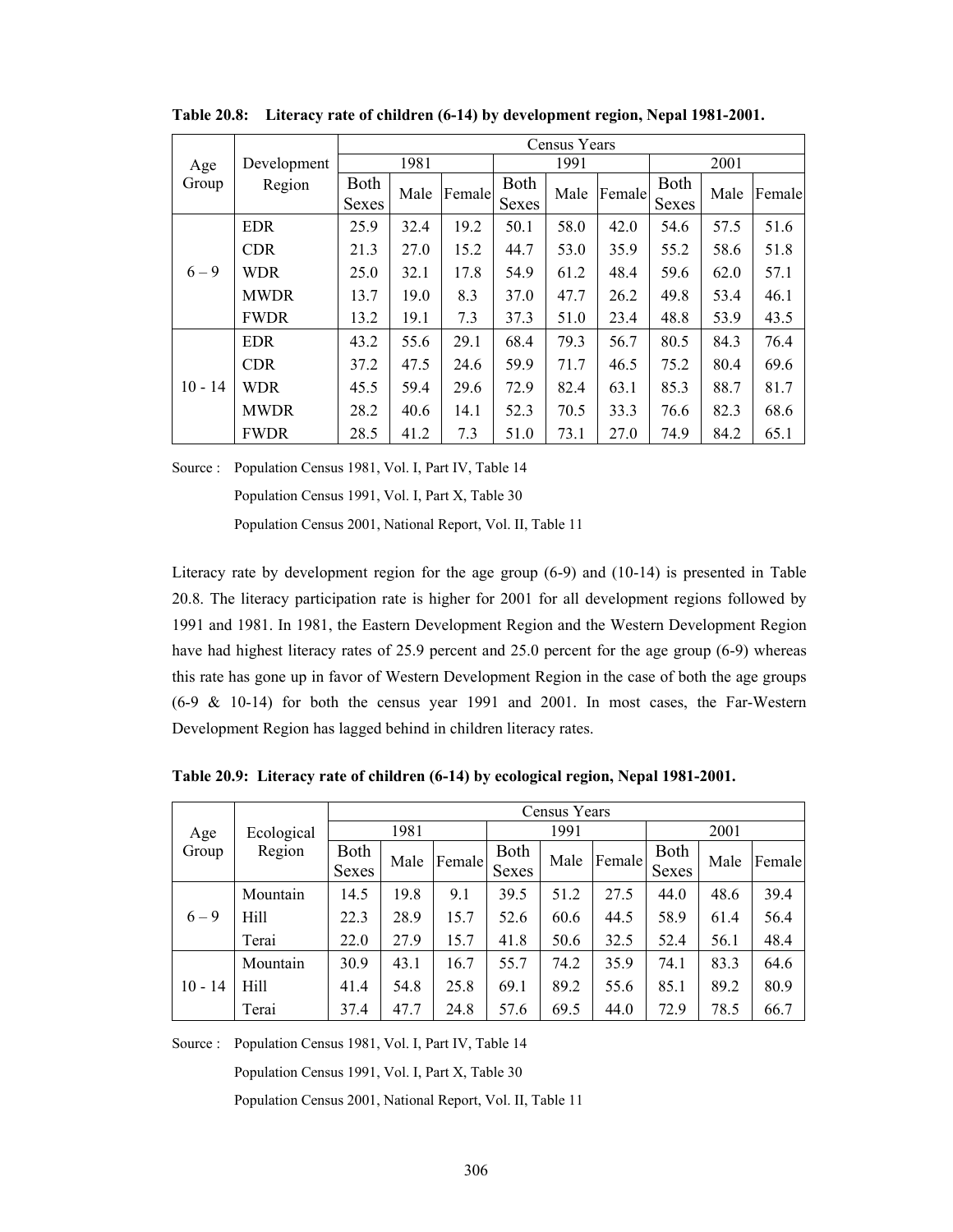Table 20.9 presents the children literacy situation by ecological regions for the age groups (6-9) and (10-14). Although literacy rates amongst children in both age groups have consistently on the increase over the census periods, there are notable variations between the ecological regions. The hill regions recorded highest level of literacy status: 58.9 percent for age group (6-9) and 89.3 percent for age group (10-14) for the census year 2001. The mountain region has generally remained at lowest level in children literacy status in every census periods (1981-2001) except the fact that children literacy amongst age group (10-14) has shown considerable improvement in 2001. The literacy rates amongst children in the age groups (6-9) and (10-14) in the mountain regions stands at 44.0 percent and 74.1 percent respectively for the census year 2001. The low level of children literacy status in mountain region is explained by many factors such as inaccessibility, inadequate educational infrastructure and facilities as well as socio-economic hardships that prevailed compare to other two regions.

|                                                                                                                                               |                             |                              |                          |                              |                          | Census Years             |                          |                          |                          |                          |
|-----------------------------------------------------------------------------------------------------------------------------------------------|-----------------------------|------------------------------|--------------------------|------------------------------|--------------------------|--------------------------|--------------------------|--------------------------|--------------------------|--------------------------|
| Educational<br>Attainment<br>No<br>Schooling<br>Primary<br>$(1-5)$<br>Secondary<br>$(6 - 10)$<br>$SLC$ &<br>Equivalent<br>Others<br>Level Not | <b>Sex</b><br>Age           |                              | 1981                     |                              |                          | 1991                     |                          |                          | 2001                     |                          |
|                                                                                                                                               |                             | $6 - 9$                      | $10-14$                  | $6 - 14$                     | $6 - 9$                  | $10 - 14$                | $6 - 14$                 | $6-9$                    | $10 - 14$                | $6 - 14$                 |
|                                                                                                                                               | Both<br>Sexes               | 17.1                         | 9.0                      | 11.9                         | 27.7                     | 11.0                     | 17.8                     | 6.6                      | 1.7                      | 3.5                      |
|                                                                                                                                               | Male                        | 16.4                         | 8.1                      | 10.7                         | 26.8                     | 9.6                      | 16.5                     | 6.7                      | 1.5                      | 3.4                      |
|                                                                                                                                               | Female                      | 19.2                         | 11.2                     | 14.3                         | 29.1                     | 13.4                     | 20.1                     | 6.5                      | 2.1                      | 3.7                      |
|                                                                                                                                               | <b>Both</b><br><b>Sexes</b> | 82.9                         | 75.8                     | 78.3                         | 64.9                     | 70.3                     | 68.1                     | 92.7                     | 73.1                     | 80.3                     |
|                                                                                                                                               | Male                        | 84.0                         | 76.2                     | 78.8                         | 65.9                     | 70.7                     | 68.8                     | 92.7                     | 73.0                     | 80.1                     |
|                                                                                                                                               | Female                      | 80.8                         | 74.8                     | 77.2                         | 63.4                     | 69.6                     | 67.0                     | 92.8                     | 73.2                     | 80.5                     |
|                                                                                                                                               | Both<br><b>Sexes</b>        |                              | 15.2                     | 9.8                          | $\blacksquare$           | 16.4                     | 9.7                      | 0.0                      | 24.7                     | 15.7                     |
|                                                                                                                                               | Male                        | $\blacksquare$               | 15.7                     | 10.4                         | $\blacksquare$           | 17.5                     | 10.5                     | 0.0                      | 25.1                     | 16.0                     |
|                                                                                                                                               | Female                      | $\overline{\phantom{a}}$     | 14.0                     | 8.5                          | $\blacksquare$           | 14.6                     | 8.4                      | 0.0                      | 24.3                     | 15.2                     |
|                                                                                                                                               | Both<br><b>Sexes</b>        |                              | 0.0                      | 0.0                          | $\overline{\phantom{a}}$ | 0.0                      | 0.0                      | $\overline{\phantom{a}}$ | $\overline{\phantom{a}}$ |                          |
|                                                                                                                                               | Male                        | $\blacksquare$               | 0.0                      | 0.0                          | $\blacksquare$           | 0.0                      | 0.0                      | $\blacksquare$           | $\overline{\phantom{a}}$ |                          |
|                                                                                                                                               | Female                      | $\overline{\phantom{a}}$     | 0.0                      | 0.0                          | $\blacksquare$           | 0.0                      | 0.0                      | $\overline{\phantom{0}}$ | $\overline{\phantom{a}}$ | $\overline{\phantom{a}}$ |
|                                                                                                                                               | <b>Both</b><br><b>Sexes</b> |                              | $\overline{\phantom{0}}$ | $\overline{\phantom{a}}$     |                          |                          | $\overline{\phantom{0}}$ | 0.1                      | 0.1                      | 0.1                      |
|                                                                                                                                               | Male                        | $\overline{\phantom{a}}$     | $\overline{\phantom{0}}$ | $\overline{\phantom{a}}$     | $\overline{\phantom{a}}$ | $\overline{\phantom{0}}$ | $\overline{\phantom{0}}$ | 0.1                      | 0.1                      | 0.1                      |
|                                                                                                                                               | Female                      | $\overline{\phantom{a}}$     | $\overline{\phantom{0}}$ | $\qquad \qquad -$            | $\overline{\phantom{a}}$ | $\overline{\phantom{0}}$ | L,                       | 0.1                      | 0.1                      | 0.1                      |
|                                                                                                                                               | Both<br><b>Sexes</b>        |                              | -                        | $\qquad \qquad \blacksquare$ | 7.3                      | 2.2                      | 4.3                      | 0.5                      | 0.4                      | 0.5                      |
| Stated                                                                                                                                        | Male                        | $\overline{\phantom{a}}$     | $\overline{\phantom{0}}$ | $\overline{\phantom{a}}$     | 7.2                      | 2.1                      | 4.2                      | 0.5                      | 0.4                      | 0.4                      |
|                                                                                                                                               | Female                      | $\qquad \qquad \blacksquare$ | $\overline{\phantom{0}}$ | -                            | 7.5                      | 2.4                      | 4.5                      | 0.5                      | 0.4                      | 0.5                      |

**Table 20.10 : Children population age 6 -14 by educational attainment, sex, Nepal 1981- 2001.** 

Source : Population Census 1981, Vol. I, Part IV, Table 15

Population Census 1991, Vol. I, Part X, Table 31

Population Census 2001, National Report, Vol. II, Table 13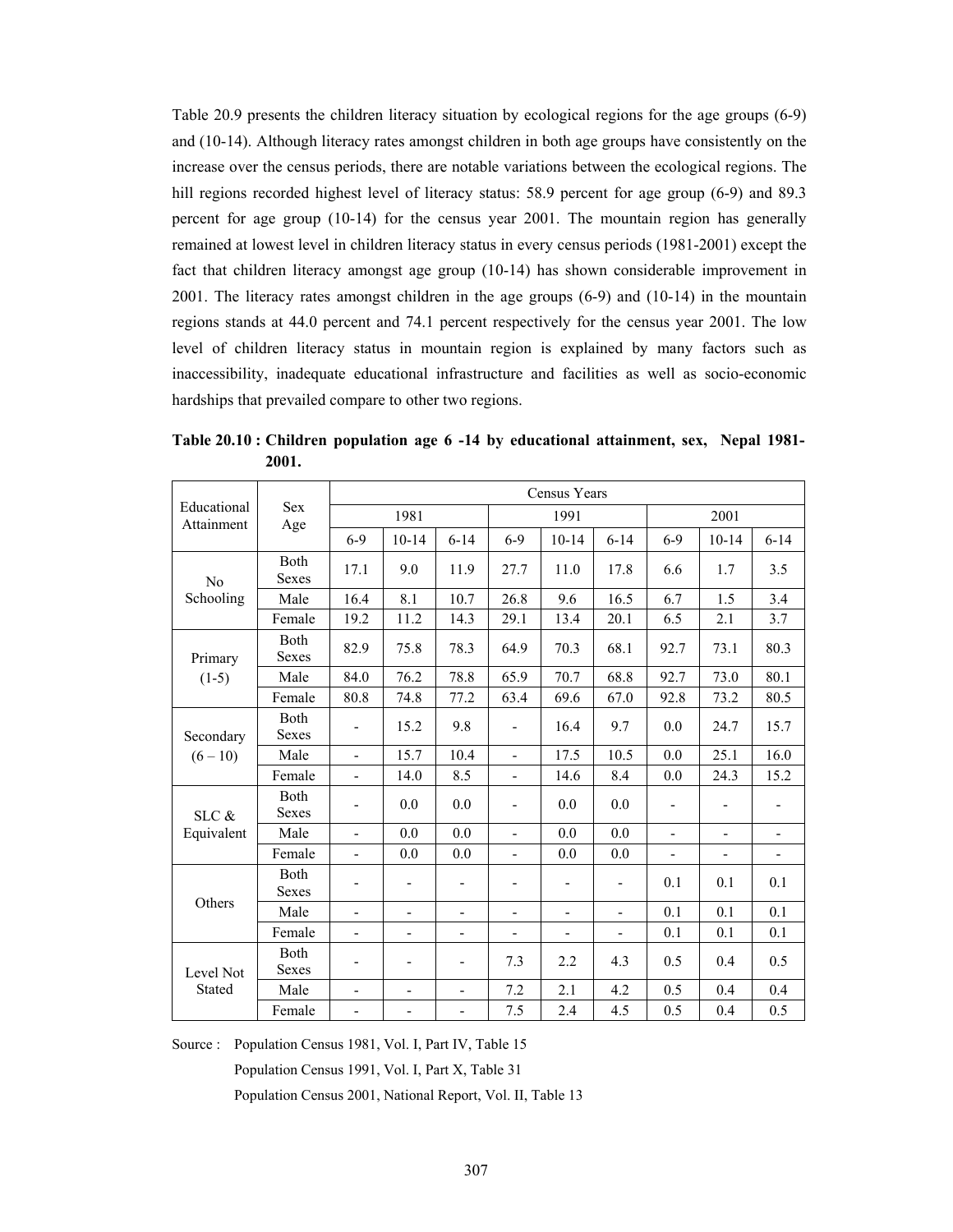Table 20.10 shows the level of educational attainment amongst the literate population of children age (6-14). The children in the mentioned age group have educational attainment mostly at primary school level and to an extent the secondary school level. The census of 1981 indicated that out of the literate population of children within age group (6-14), those with educational attainment primary school accounted 78.3 percent and secondary school level 9.8 percent while those not attaining formal schooling represented 11.9 percent.



The educational attainment levels amongst the literate children population reported by 1991 census have been somewhat different because it showed increase in the percentage of children attaining no formal schooling besides the level being not stated has also been significant. A marked improvement in educational attainments among children population is observed in 2001 census.

According to 2001 census, the literacy rate of children age 6-14 stands at 67.7 percent (72.0 percent for male and 63.6 percent for females). About 80.3 percent of the children age (6-14) who are classified as literate have attained primary school level and 15.7 percent secondary school level and the rest mainly include those not attaining formal schooling.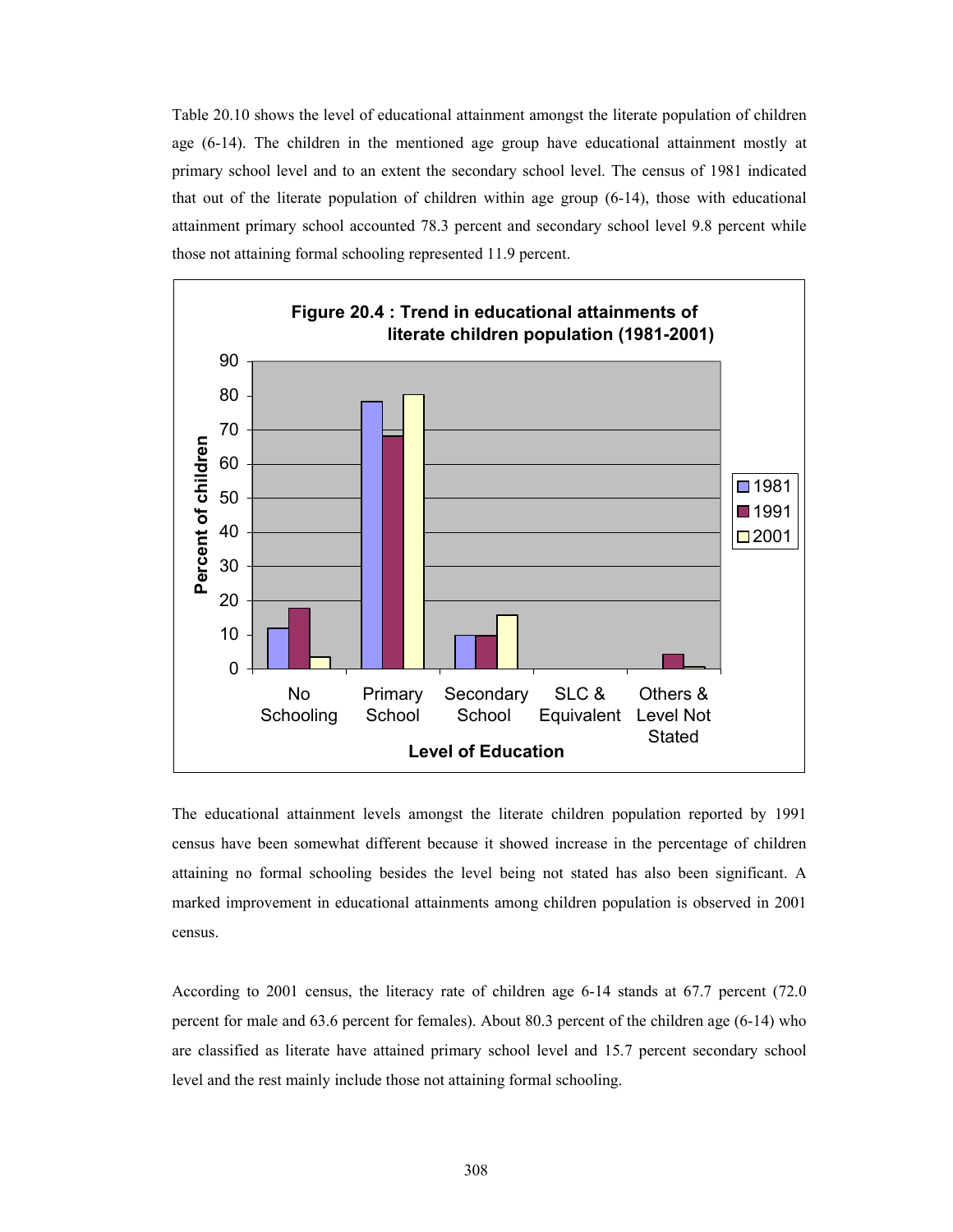School level educational statistics published by the Department of Education is the main source of school level statistics of the country. The annual report besides other important education information provides information on gross and net enrolment ratios of primary to secondary level of school education.

The gross enrolment is defined by the education department as the total enrolment in a specific level of education, regardless of ages, expressed as the percentage of eligible official school age population corresponding to the same level of education in a given school year. The trend in gross enrolment from 1996 to 2001 is presented in table 20.11.

|      | Level                       |         |        |                             |      |        |                             |           |        |  |  |
|------|-----------------------------|---------|--------|-----------------------------|------|--------|-----------------------------|-----------|--------|--|--|
| Year |                             | Primary |        | Lower Secondary             |      |        |                             | Secondary |        |  |  |
|      | <b>Both</b><br><b>Sexes</b> | Male    | Female | <b>Both</b><br><b>Sexes</b> | Male | Female | <b>Both</b><br><b>Sexes</b> | Male      | Female |  |  |
| 1996 | 117.2                       | 134.6   | 98.6   | 50.3                        | 60.1 | 39.8   | 34.7                        | 42.9      | 26.8   |  |  |
| 1997 | 122.0                       | 139.7   | 103.8  | 59.6                        | 64.9 | 42.0   | 36.1                        | 45.6      | 26.9   |  |  |
| 1998 | 123.9                       | 140.7   | 106.2  | 53.4                        | 62.2 | 44.3   | 38.7                        | 47.5      | 30.0   |  |  |
| 1999 | 127.7                       | 143.1   | 111.5  | 56.9                        | 66.4 | 47.2   | 39.0                        | 47.5      | 30.7   |  |  |
| 2000 | 119.8                       | 130.6   | 108.4  | 58.3                        | 67.4 | 49.1   | 37.1                        | 44.4      | 29.8   |  |  |
| 2001 | 124.7                       | 134.1   | 114.7  | 63.2                        | 72.2 | 54.0   | 43.8                        | 51.8      | 36.0   |  |  |

**Table 20.11: Gross enrolment ratios by different school level, sex, Nepal 1996-2001.** 

Source : Education Statistics of Nepal, different publications, MOE, HMG/N

Above figures show that gross enrolment ratios for primary level has exceeded 100 percent and it reached from 117.2 in 1996 to 127.7 in 1999 and showed increase to 124.7 in 2001 after a drop to 119.8 in 2000. However, the table further reveals the variation in gross enrolment by gender. Similarly, in lower secondary level the gross enrolment ratios have gone up from 50.3 to 63.2 over the period 1996-2001.

Gross enrolment ratios in lower secondary are almost one half the primary level enrolment ratios. It may indicate low completion rate of primary education. The gross enrolment ratios for secondary level have increased from 34.7 to 43.8 over the period 1996-2001. The trend of completing the lower secondary level seems to be better as compared to primary level completion.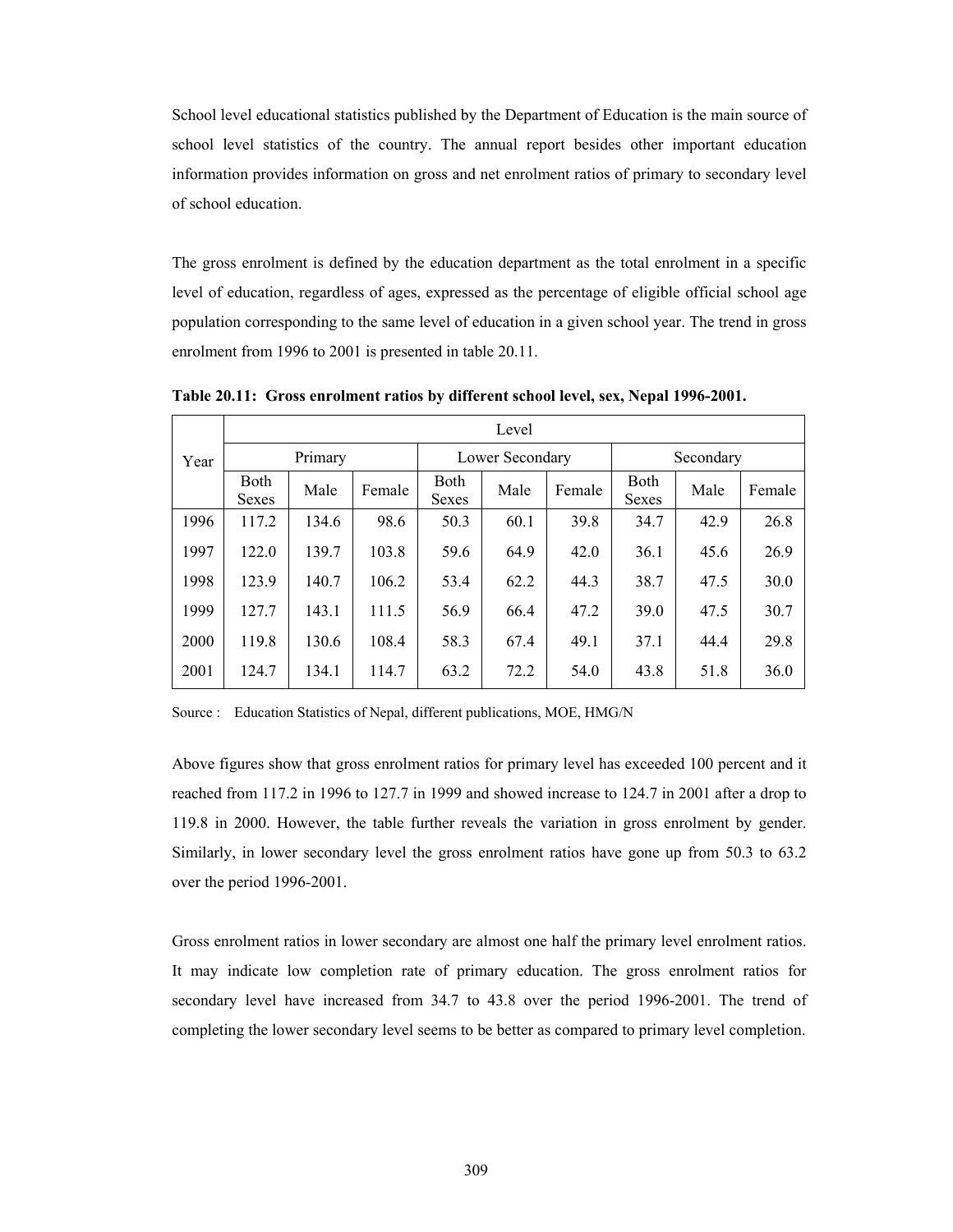|             | Level                |       |        |               |                 |        |                      |           |        |  |  |
|-------------|----------------------|-------|--------|---------------|-----------------|--------|----------------------|-----------|--------|--|--|
| Development | Primary              |       |        |               | Lower Secondary |        |                      | Secondary |        |  |  |
| Region      | Both<br><b>Sexes</b> | Male  | Female | Both<br>Sexes | Male            | Female | <b>Both</b><br>Sexes | Male      | Female |  |  |
| <b>EDR</b>  | 124.7                | 134.1 | 114.7  | 63.2          | 72.2            | 54.0   | 43.8                 | 51.8      | 36.0   |  |  |
| <b>CDR</b>  | 114.2                | 125.8 | 101.9  | 60.9          | 72.1            | 49.8   | 38.8                 | 46.8      | 30.7   |  |  |
| <b>WDR</b>  | 141.6                | 144.4 | 138.6  | 74.9          | 94.7            | 57.7   | 46.1                 | 61.4      | 33.3   |  |  |
| <b>MWDR</b> | 137.0                | 153.8 | 119.7  | 53.5          | 66.9            | 40.1   | 30.7                 | 42.1      | 20.3   |  |  |
| <b>FWDR</b> | 120.5                | 132.0 | 108.4  | 52.3          | 66.8            | 37.1   | 30.2                 | 43.6      | 17.2   |  |  |

**Table 20.12 : Gross enrolment ratios by development region, Nepal 2001.** 

Source : School Level Educational Statistics of Nepal, Departments of Education 2001 (Table 35)

Gross enrolment ratios (GER) for school level education by development region for 2001 are presented in Table 20.12 Western Development Regions recorded the highest rate of gross enrolment ratios 141.6 for primary, 74.9 for lower secondary and 61.4 for secondary school education and it is followed by Eastern, Central, Mid-Western and Far-Western regions respectively for every level.

|                          | Level         |         |        |                 |      |        |               |             |        |  |
|--------------------------|---------------|---------|--------|-----------------|------|--------|---------------|-------------|--------|--|
| <b>Ecological Region</b> |               | Primary |        | Lower Secondary |      |        | Secondary     |             |        |  |
|                          | Both<br>Sexes | Male    | Female | Both<br>Sexes   | Male | Female | Both<br>Sexes | Male        | Female |  |
| Eastern Mountain         | 182.6         | 192.8   | 172.3  | 73.2            | 80.1 | 66.4   | 45.2          | 50.1        | 40.3   |  |
| Central Mountain         | 155.6         | 168.5   | 142.2  | 60.9            | 72.1 | 49.8   | 38.8          | 46.8        | 30.7   |  |
| Western Mountain         | 154.4         | 153.1   | 155.6  | 74.9            | 94.7 | 57.7   | 46.1          | 61.4        | 33.3   |  |
| Mid-Western Mountain     | 138.9         | 180.1   | 96.6   | 43.6            | 67.8 | 18.8   | 25.6          | 44.6        | 7.6    |  |
| Far-Western Mountain     | 146.4         | 166.7   | 124.9  | 53.7            | 73.6 | 32.4   | 36.6          | 53.6        | 20.0   |  |
| Eastern Hill             | 147.2         | 151.1   | 143.2  | 77.4            | 84.2 | 70.7   | 53.6          | 62.0        | 45.6   |  |
| Central Hill             | 137.1         | 144.5   | 129.5  | 57.5            | 66.2 | 49.1   | 38.2          | 45.0        | 38.2   |  |
| Western Hill             | 162.7         | 159.2   | 166.5  | 84.9            | 89.0 | 80.8   | 58.7          | 65.6        | 52.2   |  |
| Mid-Western Hill         | 152.0         | 169.1   | 134.4  | 53.0            | 66.7 | 39.5   | 31.7          | 44.2        | 20.3   |  |
| Far-Western Hill         | 116.3         | 126.5   | 105.3  | 42.0            | 57.1 | 25.8   | 25.9          | 40.8        | 11.7   |  |
| Eastern Terai            | 98.0          | 106.7   | 88.8   | 58.0            | 64.3 | 51.5   | 47.3          | 53.3        | 41.4   |  |
| Central Terai            | 91.7          | 109.4   | 72.7   | 46.3            | 55.6 | 36.1   | 31.8          | 38.1        | 24.5   |  |
| Western Terai            | 107.7         | 120.3   | 94.2   | 56.2            | 65.9 | 46.1   | 37.8          | 44.6        | 30.9   |  |
| Mid-Western Terai        | 119.4         | 130.7   | 107.9  | 56.0            | 67.0 | 45.2   | 30.7          | <b>39.0</b> | 23.0   |  |
| Far-Western Terai        | 114.2         | 123.4   | 104.7  | 60.6            | 72.3 | 48.4   | 31.2          | 41.9        | 20.9   |  |

**Table 20.13 : Gross enrolment ratios by ecological, Nepal 2001.** 

Source : School Level Educational Statistics of Nepal, Departments of Education 2001 (Table 35)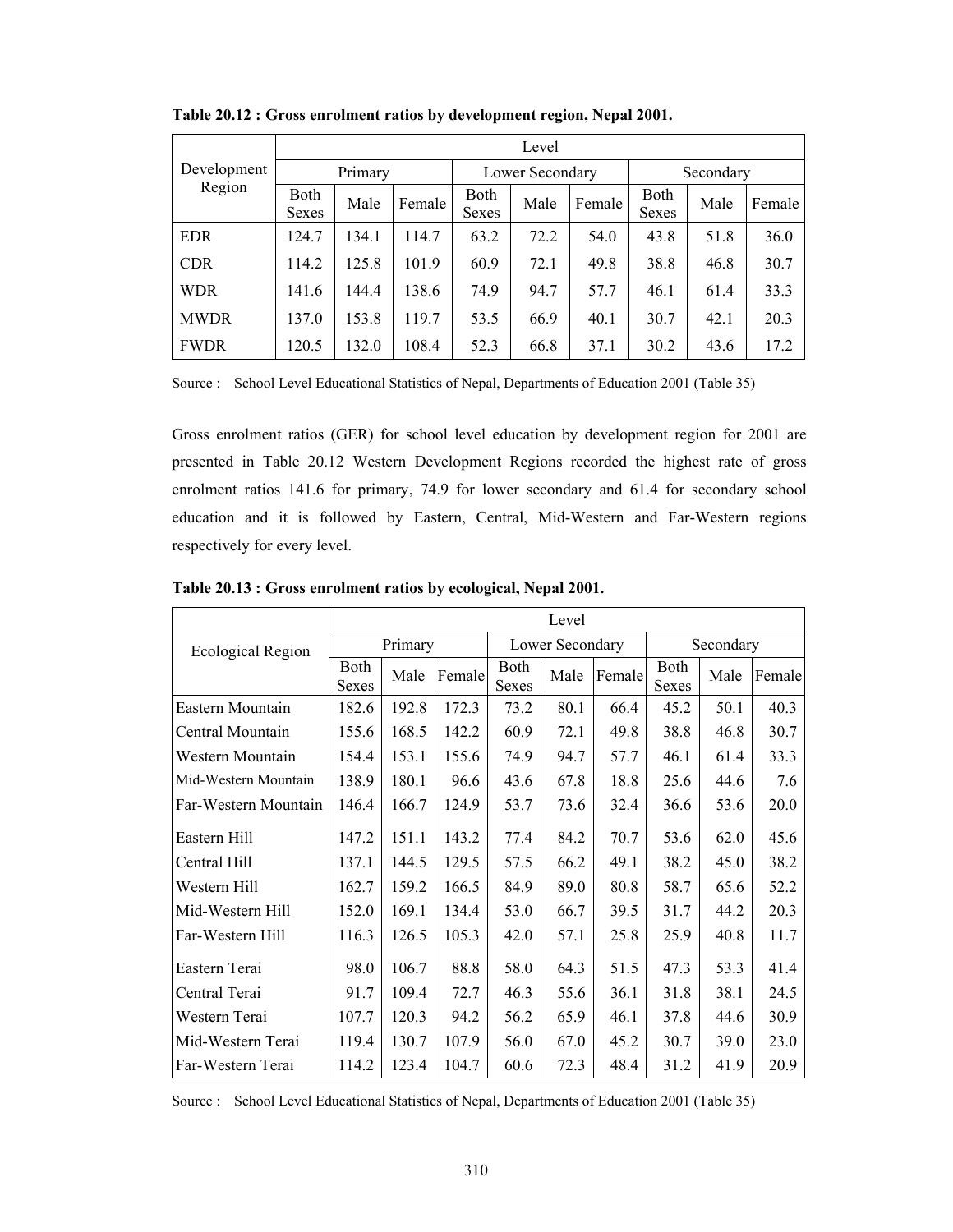Gross enrolment ratios by ecological regions for 2001 are presented in Table 20.13. The gross enrolment ratios for eastern mountain region remain at highest level amongst all for primary education whereas western hill has the highest ratio of gross enrolment for lower secondary and secondary levels. Similarly, the table shows that mid- and far-western regions have lowest GER for female in lower secondary and secondary levels.

The net enrolment ratio (NER) is defined as the enrolment of the official age group for a given level of education expressed as a percentage of the corresponding population.

|      | Level                |      |        |                             |                 |        |                      |      |        |  |
|------|----------------------|------|--------|-----------------------------|-----------------|--------|----------------------|------|--------|--|
| Year | Primary              |      |        |                             | Lower Secondary |        | Secondary            |      |        |  |
|      | Both<br><b>Sexes</b> | Male | Female | <b>Both</b><br><b>Sexes</b> | Male            | Female | <b>Both</b><br>Sexes | Male | Female |  |
| 1996 | 69.4                 | 79.4 | 58.7   | 26.8                        | 32.1            | 21.0   | 18.2                 | 22.1 | 13.9   |  |
| 1997 | 69.6                 | 78.9 | 59.9   | 28.2                        | 34.0            | 22.3   | 19.1                 | 24.1 | 14.3   |  |
| 1998 | 70.5                 | 79.4 | 61.2   | 30.5                        | 35.7            | 25.2   | 20.2                 | 24.5 | 15.9   |  |
| 1999 | 72.1                 | 79.4 | 64.4   | 31.3                        | 36.9            | 25.5   | 20.8                 | 25.3 | 16.3   |  |
| 2000 | 80.4                 | 86.0 | 74.6   | 33.3                        | 38.6            | 27.9   | 20.0                 | 24.1 | 16.0   |  |
| 2001 | 81.1                 | 86.9 | 75.1   | 39.4                        | 45.0            | 33.7   | 25.5                 | 30.2 | 20.9   |  |

**Table 20.14 : Net enrolment ratios by different school level, sex, Nepal 1996-2001.** 

Source : School Level Educational Statistics of Nepal, Department of Education (1996-2001: Tables 21, 29, 29, 21, 45 and 36 respectively)

Table 20.14 presents net enrolment ratios by different school level for Nepal for the year 1996- 2001. It indicates a wide divergence between gross and net ratios. The net enrolment ratios are increasing at very low rate. In 2001, the net ratios were 81.1 percent for primary level, 39.4 percent for lower secondary level and 25.5 percent for the secondary level. The rate has tended to increase when compared with the net enrolment situation of 69.4 percent for primary, 26.8 percent for lower secondary and 18.2 percent for secondary school level in 1996. The figures suggest that efforts are still needed to increase students' participation rate at the lower secondary and secondary levels.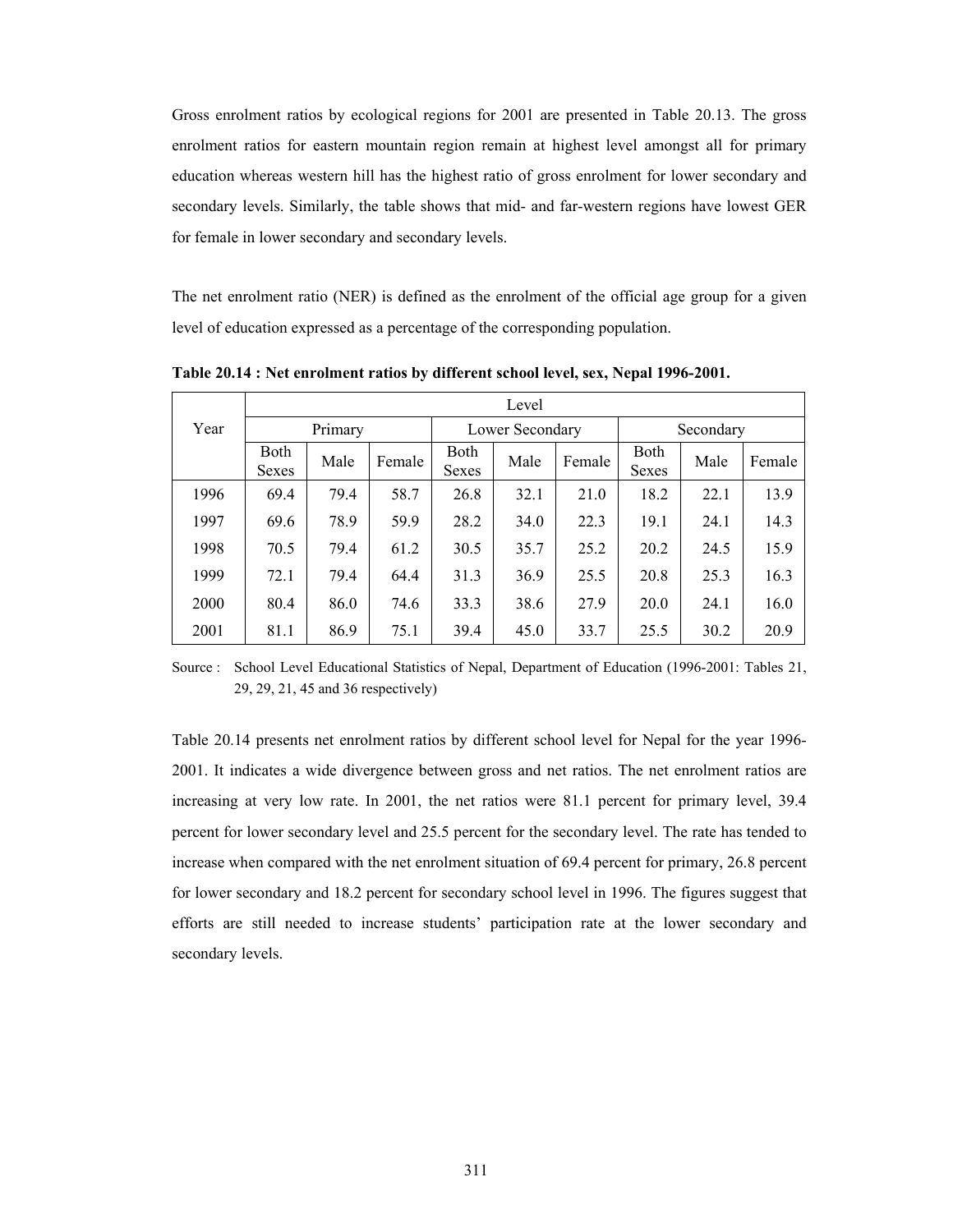

## **20.8 Minors at Work**

Child labor reflects the socio-economic condition of a country. As the families have to face difficulties arising from economic hardship, it directly affects and has a long term implications on the status of children. In such a dire economic reality the children invariably become the first casualties in that they have to contribute their share of labor so that their families can afford the two square meals a day. Nepal has its share of problem as far as child labor is concern. We can see our children working everywhere from disorganized to organized sectors. How is the child labor defined? The ILO definition (1983) on child labor is by far the most widely accepted definition. It states "Child labor includes children prematurely leading adult lives, working long hour for low wages under conditions damaging to their health and their physical and mental development, sometime separated from their families, frequently deprived of meaningful education and training opportunities, that could open up for them a better future." Nepal has been showing its seriousness in addressing the issues of child labor in the country. In 1997, Nepal signed the Amsterdam Declaration on Child Labor and the Oslo Declaration on Child Labor. And it has ratified the ILO convention 138, on the minimum age of employment. In June 1999, it adopted the ILO convention 182 which seeks elimination of hazardous and worst form of child labor. The constitution of Nepal forbids the engagement of the minors in a factory, mines or in a dangerous work place. Similarly, Nepal has already prohibited forced and compulsory labor and has also ratified the United Nation's Convention on the Right of Child and expressed its commitment in the international level for the protection and promotion of child rights. The Children Acts of Nepal prohibits the employment of children below 14 years in manufacturing industries. In 2000, the government introduced an act that requires an employer to provide the child worker with education, vocational training and medical treatment. The government is now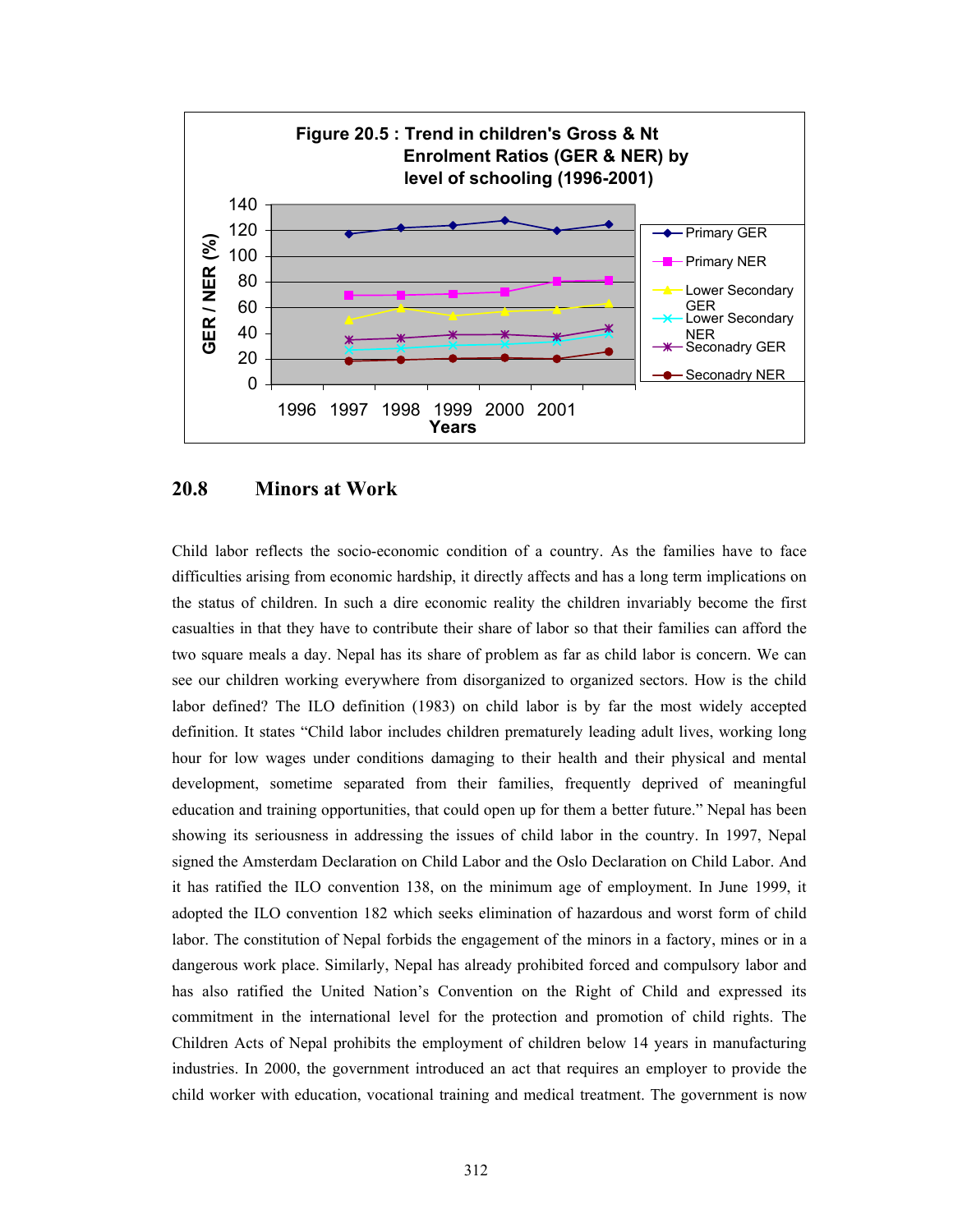working with the ILO to eradicate child labor in hazardous work by 2005. Child labor is a violation of human rights and child rights as such Nepal has also formulated laws that discourage and eliminate the child labor. However, the goal has not successfully achieved due to poverty and other social and economic reasons.

# **20.9 Children Participation in Economic Activities**

The census data provide information on children participation rate on economic activities, their active children participation on different occupation, industrial classification and employment status.

**Table 20.15: Economic activity participation rate for children in the age group 10-14, Nepal 1981-2001.** 

|           |                      |      |        |               | Census Years |        |               |      |          |  |
|-----------|----------------------|------|--------|---------------|--------------|--------|---------------|------|----------|--|
| Age Group |                      | 1981 |        |               | 1991         |        | 2001          |      |          |  |
|           | Both<br><b>Sexes</b> | Male | Female | Both<br>Sexes | Male         | Female | Both<br>Sexes | Male | Female I |  |
| $10 - 14$ | 56.9                 | 61.3 | 51.9   | 22.8          | 18.1         | 27.9   | 28.8          | 27.3 | 30.4     |  |

Source: Population Census 1981, Vol. I, Part V, Table 21

Population Census 1991, Vol. I, Part XIII, Table 50

Population Census 2001, National Report, Vol. II, Table 25

The Table 20.15 presents the economic activity rate within the age group 10-14 for the census years 1981-2001. The activity rate was very high in 1981 as compared to latter census periods for the mentioned age group. The participation rate has been reduced considerably to 22.8 percent in 1991 from 56.9 percent in 1981. This is mainly due to increasing educational participation rate in this age group during these two periods. The activity rate seems to be higher for this age group in 2001 than in 1991. It is mainly due to addition of the job seekers and extended economic activity category in 2001 census which was not included in the previous censuses.

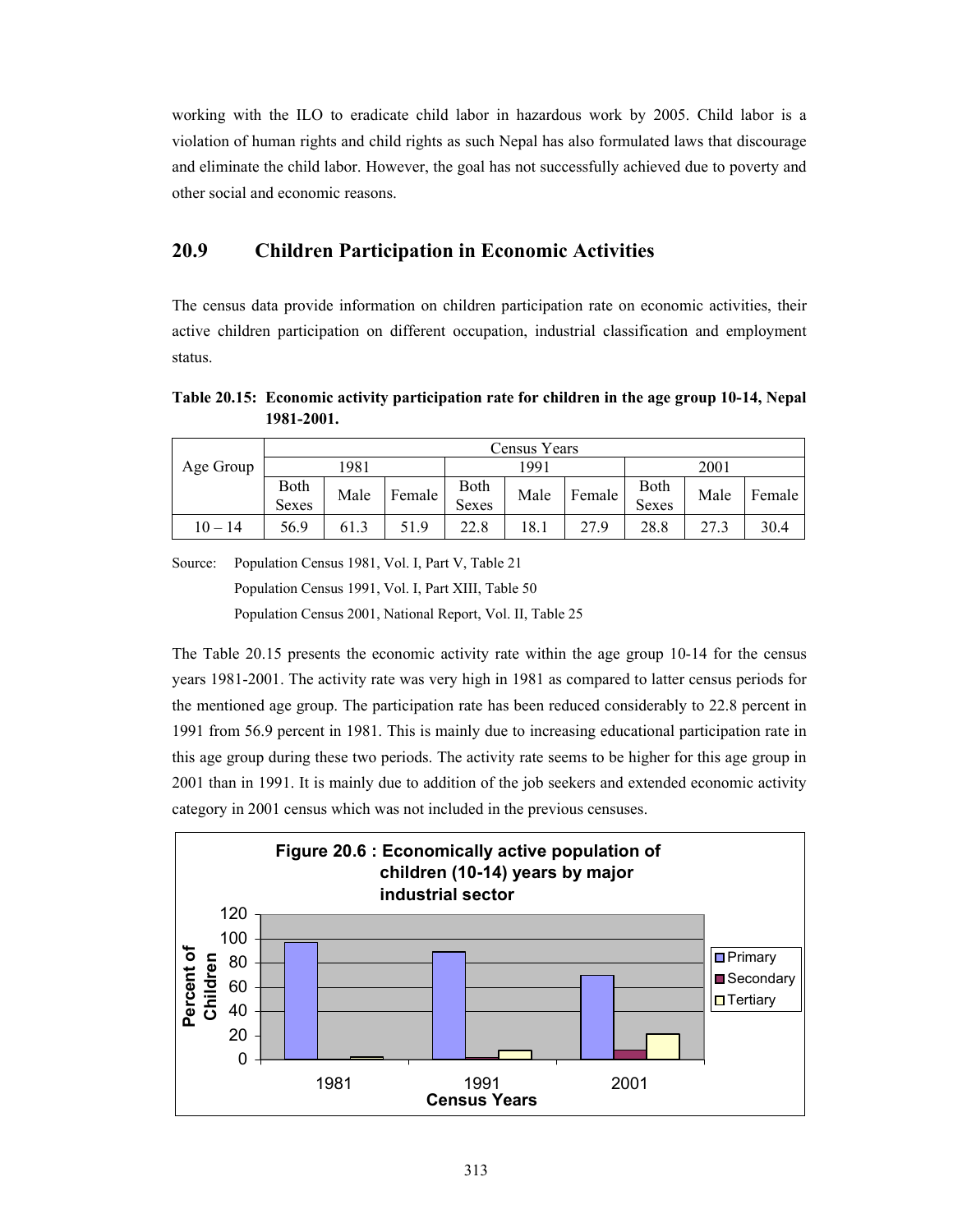|           |             |               | Census Years |        |                      |      |        |               |      |        |  |  |
|-----------|-------------|---------------|--------------|--------|----------------------|------|--------|---------------|------|--------|--|--|
| Age       | Development |               | 1981         |        |                      | 1991 |        |               | 2001 |        |  |  |
| Group     | Region      | Both<br>Sexes | Male         | Female | Both<br><b>Sexes</b> | Male | Female | Both<br>Sexes | Male | Female |  |  |
|           | <b>EDR</b>  | 52.2          | 55.2         | 48.8   | 19.6                 | 16.7 | 22.6   | 28.6          | 27.8 | 29.5   |  |  |
|           | <b>CDR</b>  | 54.9          | 61.7         | 46.8   | 20.9                 | 19.2 | 22.9   | 25.2          | 24.8 | 25.8   |  |  |
| $10 - 14$ | <b>WDR</b>  | 56.5          | 58.0         | 54.7   | 17.4                 | 12.5 | 22.5   | 25.8          | 24.2 | 27.4   |  |  |
|           | <b>MWDR</b> | 66.3          | 70.7         | 61.1   | 34.8                 | 24.5 | 45.6   | 36.2          | 33.3 | 39.1   |  |  |
|           | <b>FWDR</b> | 67.0          | 72.6         | 60.4   | 33.0                 | 21.1 | 46.0   | 38.1          | 33.6 | 42.7   |  |  |

**Table 20.16: Economic activity participation rate of children (10-14) by development region, Nepal 1981-2001.** 

Source: Population Census 1981, Vol. I, Part V, Table 21

Population Census 1991, Vol. I, Part XIII, Table 50

Population Census 2001, National Report, Vol. II, Table 25

Table 20.16 presents economic participation rate by development region for 1981-2001. Participation rate for the population within the age group 10-14 on economic activity was highest for all regions in 1981. It has reduced considerably in 1991 due to higher number of children participated in school education. Among the five development region, Far-western region has the highest rate of economic participation rate in most of the census years 1981-2001 which is followed by Mid-western, Western, Eastern and Central region respectively.

**Table 20.17 : Economic activity participation rate of children (10-14) by ecological region, Nepal 1981-2001.** 

|           |            |                      | Census Years |        |                      |      |        |                             |      |        |  |
|-----------|------------|----------------------|--------------|--------|----------------------|------|--------|-----------------------------|------|--------|--|
| Age       | Ecological |                      | 1981         |        |                      | 1991 |        |                             | 2001 |        |  |
| Group     | Region     | <b>Both</b><br>Sexes | Male         | Female | Both<br><b>Sexes</b> | Male | Female | <b>Both</b><br><b>Sexes</b> | Male | Female |  |
|           | Mountain   | 68.5                 | 68.0         | 69.0   | 39.8                 | 25.9 | 54.5   | 46.8                        | 42.5 | 51.2   |  |
| $10 - 14$ | Hill       | 60.2                 | 60.7         | 59.7   | 26.4                 | 17.3 | 35.9   | 28.3                        | 25.8 | 30.9   |  |
|           | Terai      | 50.9                 | 60.6         | 39.0   | 16.2                 | 17.6 | 14.6   | 26.7                        | 26.6 | 26.8   |  |

Source: Population Census 1981, Vol. II, Table 20

Population Census 1991, Vol. IV, Table 21

Population Census 2001 (Unpublished table)

Table 20.17 presents the economic activity participation rate of children (10-14) for 1981-2001. Among three ecological regions the mountain region has the highest rate (46.8) of participation on economic activity in the age group 10-14 and terrain has the lowest rate of 26.7 for 2001. The trend is same in the previous census year 1981 and 1991. As mentioned earlier for national rate of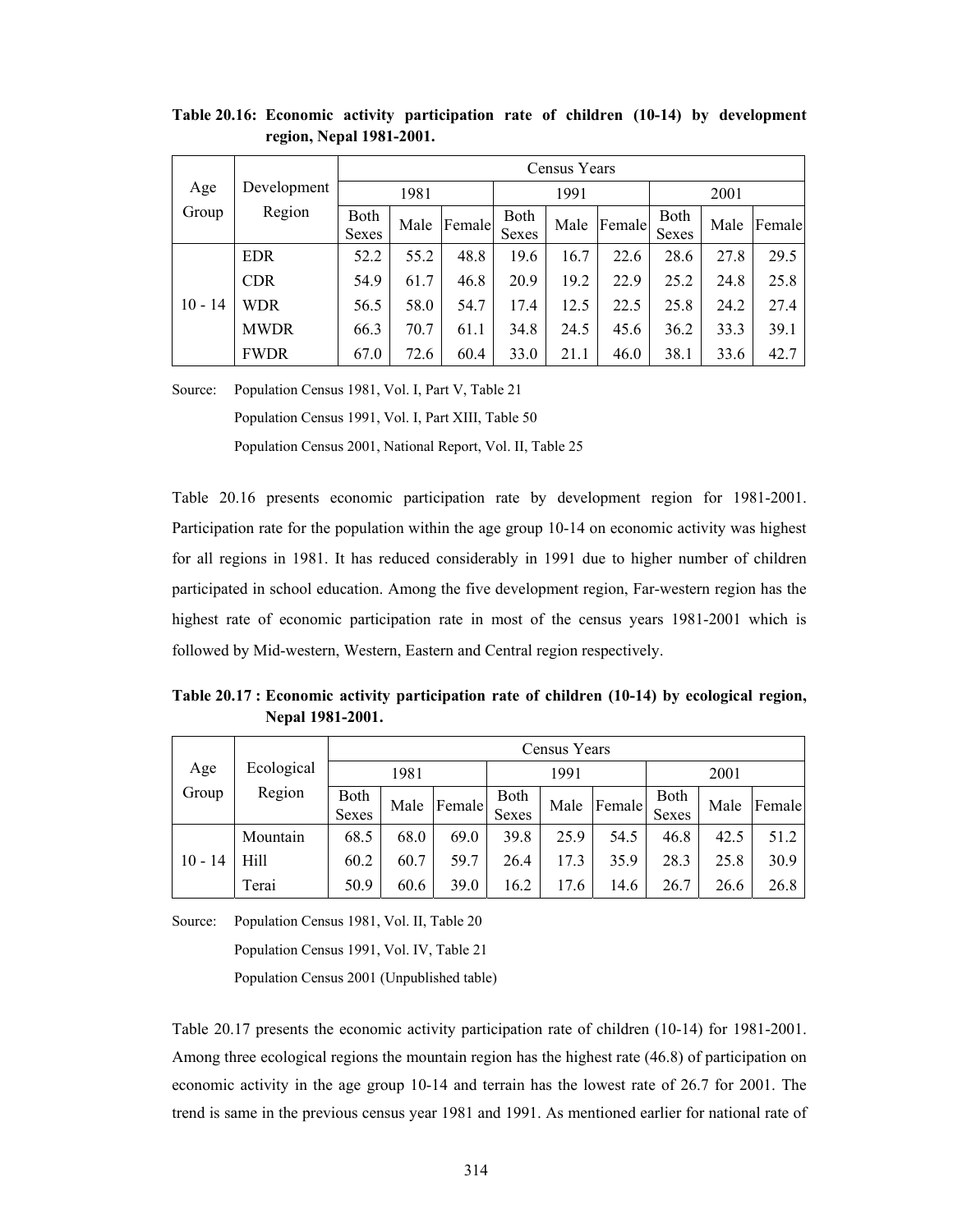participation on economic activity, the trend in ecological region resembles the same pattern, i.e. the highest rate for 1981 and reduction at a considerable rate for the following censuses 1991- 2001.

#### **20.9.1 Occupational Distribution**

The census data provide information on the occupational classification of the children (10-14) involved in economic activity.

|                     |                          | Census Years |        |                             |      |                          |                             |      |        |  |
|---------------------|--------------------------|--------------|--------|-----------------------------|------|--------------------------|-----------------------------|------|--------|--|
| Major Occupation    | 1981                     |              |        |                             | 1991 |                          |                             | 2001 |        |  |
|                     | Both<br>Sexes            | Male         | Female | <b>Both</b><br><b>Sexes</b> | Male | Female                   | <b>Both</b><br><b>Sexes</b> | Male | Female |  |
| Prof. tech. workers | 0.2                      | 0.2          | 0.1    | 0.0                         | 0.0  | 0.0                      |                             |      |        |  |
| Admin. worker       | 0.0                      | 0.0          | 0.0    | 0.0                         | 0.0  | 0.0                      |                             |      |        |  |
| Clerical worker     | 0.0                      | 0.0          | 0.0    | 0.0                         | 0.0  | 0.0                      | 0.2                         | 0.3  | 0.1    |  |
| Sales worker        | 0.1                      | 0.2          | 0.1    | 6.3                         | 1.0  | 3.4                      | 6.5                         | 5.6  | 7.4    |  |
| Service worker      | 0.0                      | 0.0          | 0.0    | 6.5                         | 9.6  | 4.3                      | 2.1                         | 3.0  | 1.3    |  |
| Farm, fish worker   | 97.2                     | 96.7         | 97.9   | 88.8                        | 83.4 | 92.5                     | 61.5                        | 60.0 | 62.9   |  |
| Production worker   | 1.4                      | 1.7          | 0.9    | 2.3                         | 3.4  | 1.6                      | 0.2                         | 0.2  | 0.1    |  |
| Intermediate worker | $\overline{\phantom{0}}$ |              |        |                             | -    | $\overline{\phantom{0}}$ | 28.8                        | 30.2 | 27.6   |  |
| Others              | 0.8                      | 1.0          | 0.6    | 1.0                         | 1.6  | 0.5                      |                             |      |        |  |
| Not stated          | $\overline{\phantom{0}}$ |              |        | 0.4                         | 0.4  | 0.4                      | 0.2                         | 0.2  | 1.3    |  |

**Table 20.18: Percentage distributions of economically active children (10-14) by major occupation group, sex, Nepal 1981-2001.** 

Source: Population Census 1981, Vol. I, Part V, Table 24

Population Census 1991, Vol. I, Part XIII, Table 51

Population Census 2001, National Report, Vol. II, Table 28

Table 20.18 presents the distribution of active children by major occupation group 1981-2001. It shows that majority of active children in the age group 10-14 are engaged in agriculture. The dependence on agriculture occupation is going down over the years. This rate was 97.2 in 1981 followed by 88.8 and 61.5 for the year 1991 and 2001 respectively. In the year 2001, the table shows 28.8 percent children in the age group 10-14 are participating as intermediate workers. This category was not in existence in previous censuses. The reason behind higher percentage of intermediate workers after agricultural occupation is mainly due to the inclusion of number of workers viz street vendors and related workers, street vendors of non-food products, door-to-door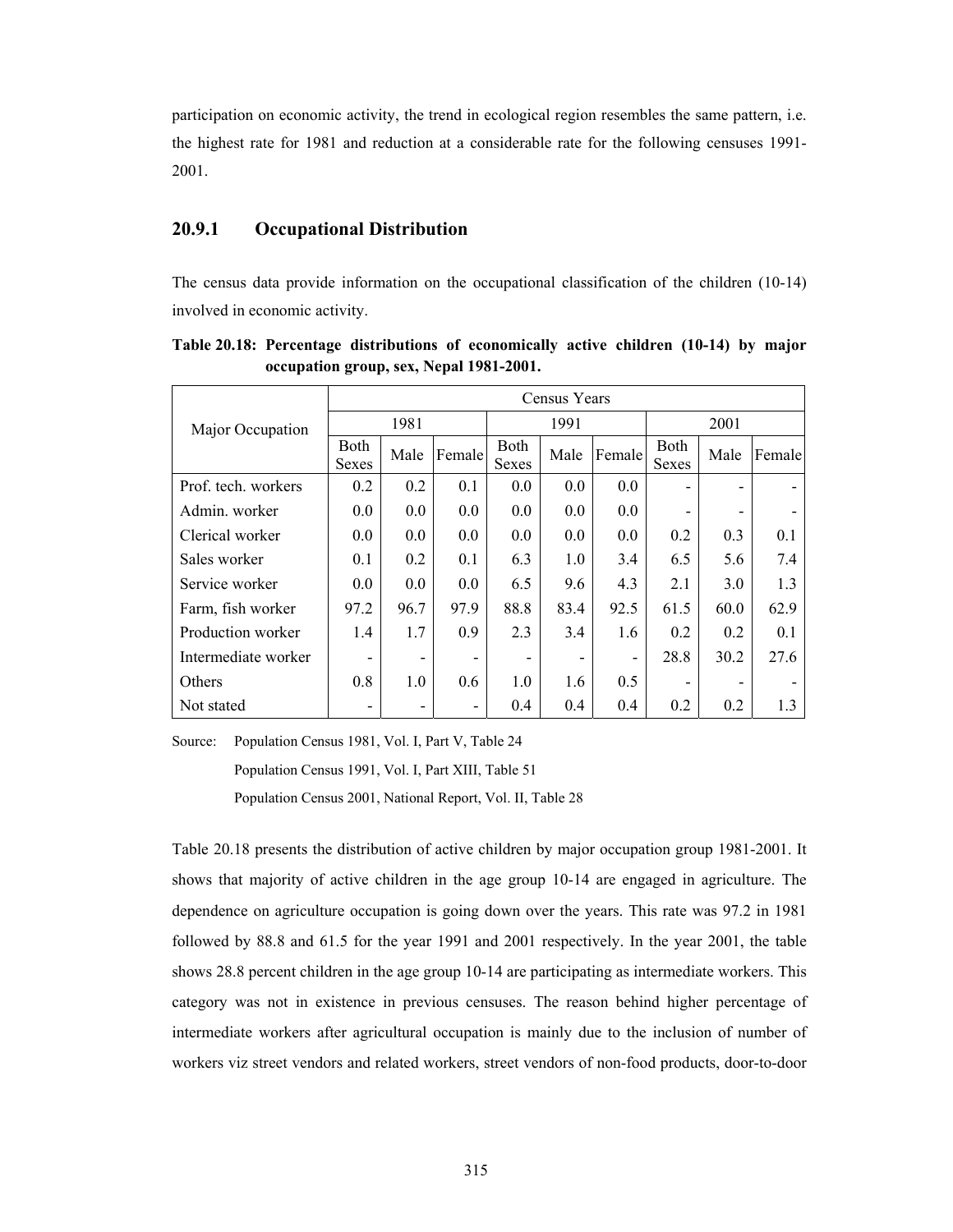and telephone sales persons, shoe cleaning and street services like street barbers, domestic helpers and cleaners, watch persons, garbage collectors etc.

#### **20.9.2 Industrial Sector**

|                        |                      |      |                              |               | Census Years |        |                      |      |        |  |  |
|------------------------|----------------------|------|------------------------------|---------------|--------------|--------|----------------------|------|--------|--|--|
| Industrial             | 1981                 |      |                              |               | 1991         |        |                      | 2001 |        |  |  |
| Sector                 | <b>Both</b><br>Sexes | Male | Female                       | Both<br>Sexes | Male         | Female | Both<br><b>Sexes</b> | Male | Female |  |  |
| Primary <sup>1</sup>   | 96.8                 | 96.3 | 97.5                         | 88.9          | 83.5         | 92.6   | 69.8                 | 71.3 | 68.6   |  |  |
| Secondary <sup>2</sup> | 0.1                  | 0.1  | 0.1                          | 1.7           | 2.2          | 1.6    | 7.9                  | 7.4  | 8.3    |  |  |
| Tertiary <sup>3</sup>  | 2.1                  | 2.6  | 1.4                          | 7.4           | 12.5         | 5.3    | 21.0                 | 20.8 | 22.6   |  |  |
| Others                 |                      |      | $\qquad \qquad \blacksquare$ | 0.1           | 0.3          | 0.0    |                      |      |        |  |  |
| <b>Not Stated</b>      | 0.8                  | 0.8  | 0.9                          | 0.9           | 1.2          | 0.6    | 0.3                  | 0.3  | 0.3    |  |  |

**Table 20.19: Percentage distributions of children active population (10-14) by major industrial sector, Nepal 1981-2001.** 

Source: Population Census 1981, Vol. I, Part V, Table 24

Population Census 1991, Vol. I, Part XIII, Table 51

Population Census 2001, National Report, Vol. II, Table 15

Note: 1) Primary sector includes agriculture, forestry, fishing and hunting

2) Secondary sector includes mining quarrying, manufacturing and construction

3) Tertiary sector includes electricity, gas and water, transport communication and other services.

Table 20.19 presents the percentage distribution of children population (10-14) by major industrial sector 1981-2001. The children population within the age group (10-14) is distributed by three broad industrial sectors. It is seen from the table that 69.8 percent of the active children in the age group 10-14 are employed in primary sector of the economy in 2001. This rate was 88.9 for 1991 and 96.8 for 1981. The secondary sector had employed 0.1 percent of the children active population for 1981 which had gone up to 1.7 in 1991 and 7.9 in 2001. The tertiary sector has employed 2.1, 7.4 and 21.0 percent of active children population respectively during the period of 1981, 1991 and 2001.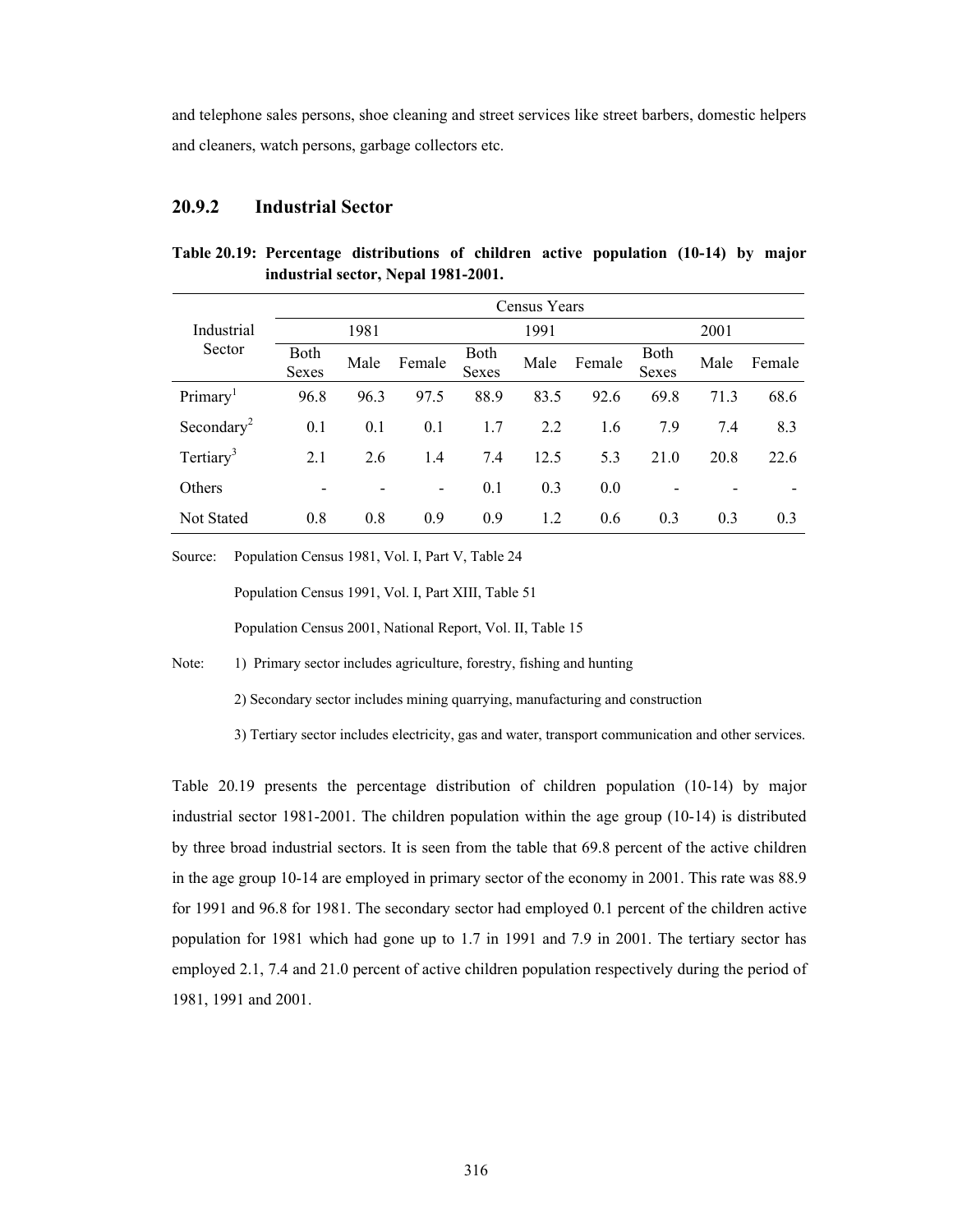## **20.9.3 Employment Status**

|                             |               |      |             |                             | Census Years |             |                             |      |             |
|-----------------------------|---------------|------|-------------|-----------------------------|--------------|-------------|-----------------------------|------|-------------|
| <b>Status</b>               | 1981          |      |             | 1991                        |              |             | 2001                        |      |             |
|                             | Both<br>Sexes |      | Male Female | <b>Both</b><br><b>Sexes</b> |              | Male Female | <b>Both</b><br><b>Sexes</b> |      | Male Female |
| Employer                    | 0.1           | 0.1  | 0.1         | 0.2                         | 0.2          | 0.2         | 3.2                         | 3.9  | 3.3         |
| Employee                    | 3.4           | 4.3  | 2.1         | 16.3                        | 24.6         | 10.4        | 12.3                        | 19.8 | 9.3         |
| Self-Employed               | 90.7          | 90.6 | 90.9        | 71.5                        | 64.2         | 76.6        | 37.8                        | 41.8 | 42.1        |
| <b>Unpaid Family Worker</b> | 4.2           | 3.4  | 5.4         | 11.2                        | 10.1         | 12.0        | 46.5                        | 60.6 | 45.1        |
| <b>Not Stated</b>           | 1.3           | 1.3  | 1.3         | 0.6                         | 0.6          | 0.6         |                             |      |             |

**Table 20.20: Employment status of working children (10-14), Nepal 1981-2001.** 

Source: Population Census 1981, Vol. I, Part V, Table 25

Population Census 1991, Vol. I, Part XIII, Table 53

Population Census 2001, National Report, Vol. II, Table 32

Table 20.20 presents the percentage distribution of active children population (10-14) by employment status. The table reveals the children as employer represent negligible percentage up to 1991. The 2001 census estimates this percentage at 3.2. Similarly, the majority of children have their employment status as self-employed as of census year 1991. But this reduced to 37.8 percent in 2001. Children as unpaid family worker have increased considerably from 11.2 percent in 1991 to 46.5 percent in 2001. The increase of children in unpaid family worker category is supported by the increase in educational participation.

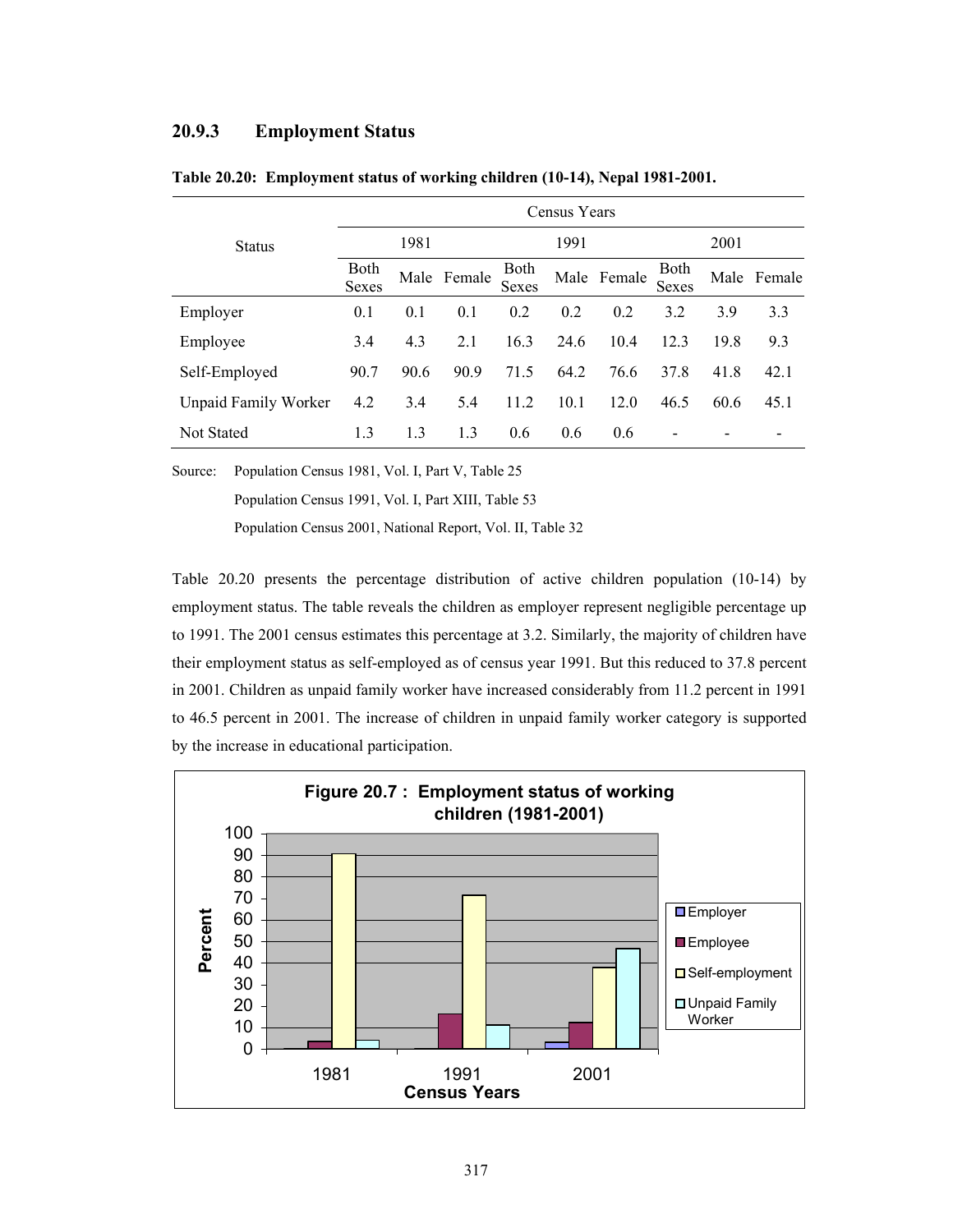#### **20.9.4 Domestic Worker**

Information on domestic workers has been generated for the first time by the population census 2001. It shows that one percent of the households (39955 households) in Nepal has domestic workers and these domestic workers consists of 57295 in numbers of which 62.8 percent are males and 37.2 percent females.

| Age           |               | Number of Domestic Workers |        |                   |       |  |  |  |  |  |
|---------------|---------------|----------------------------|--------|-------------------|-------|--|--|--|--|--|
| Group         | <b>Sex</b>    | Male                       | Female | <b>Both Sexes</b> | Total |  |  |  |  |  |
| 14 Years $\&$ | No.           | 8246                       | 9557   | 17803             |       |  |  |  |  |  |
| <b>Below</b>  | $\frac{0}{0}$ | 46.3                       | 53.7   | 100.0             | 31.1  |  |  |  |  |  |
| 15 Years $\&$ | No.           | 27751                      | 11741  | 39492             |       |  |  |  |  |  |
| Over          | $\frac{0}{0}$ | 70.3                       | 29.7   | 100.0             | 68.9  |  |  |  |  |  |
|               | No.           | 35997                      | 21298  | 57295             |       |  |  |  |  |  |
| All Ages      | $\frac{0}{0}$ | 62.8                       | 37.2   | 100.0             | 100.0 |  |  |  |  |  |

**Table 20.21: Percentage distribution of domestic workers by sex and age group, Nepal 2001.** 

Source: Population Census Results in Gender Perspective, Population Census 2001, Vol. I, Table 2.6

Table 20.21 presents the number of domestic workers by broad age groups and by sex. It shows that 31.1 percent of the domestic workers are children 14 years of age and below. Out of these children classified as domestic workers 46.3 percent are boys and 53.7 percent girls. It is also observed that among the male domestic workers 22.9 percent are children of 14 years age and below, that among the domestic female domestic workers 44.9 percent are of 14 years age and below.

#### **20.9.5 Status of Children by Their Living Arrangement**

This type of information has been generated for the first time in 2001 population census. It generally states with whom the children under 16 years are living for their livelihood. Children are classified in eight categories under this heading viz biological parents, biological father, biological father and step mother and so on.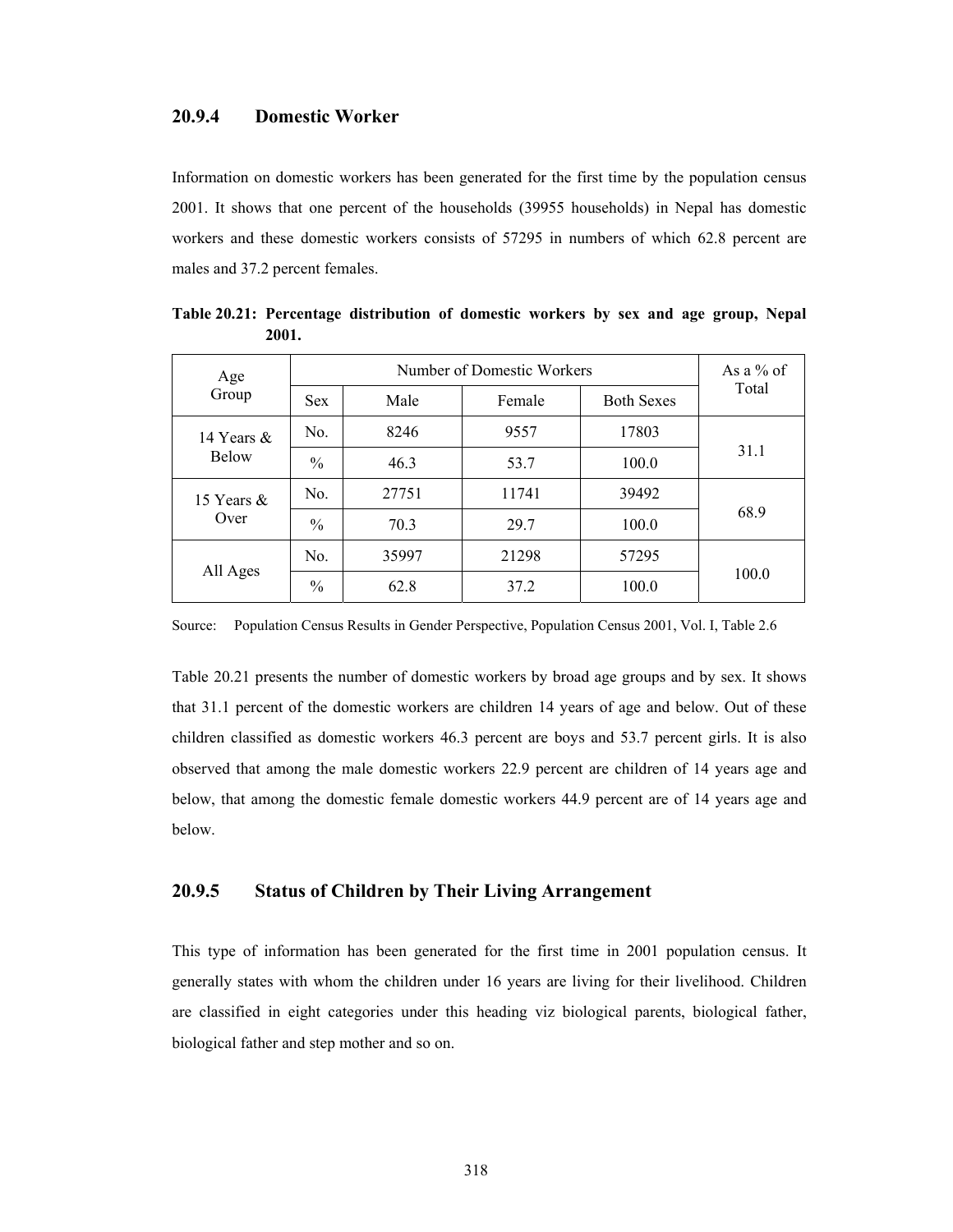|                                  |                             | <b>Sex</b> |        |
|----------------------------------|-----------------------------|------------|--------|
| <b>Status Living Arrangement</b> | <b>Both</b><br><b>Sexes</b> | Male       | Female |
| <b>Biological Parents</b>        | 87.6                        | 88.0       | 87.2   |
| <b>Biological Mother</b>         | 5.5                         | 5.4        | 5.6    |
| <b>Biological Father</b>         | 1.2                         | 1.2        | 1.1    |
| Biological Father & Step Mother  | 0.8                         | 0.7        | 0.8    |
| Biological Mother & Step Father  | 0.6                         | 0.6        | 0.7    |
| <b>Other Relatives</b>           | 0.9                         | 0.8        | 1.0    |
| Employer                         | 0.6                         | 0.6        | 0.7    |
| Others                           | 2.4                         | 2.3        | 2.5    |
| Total                            | 100.0                       | 100.0      | 100.0  |

**Table 20.22: Percentage of children age below 16 years by status of living arrangement, sex, Nepal, 2001.** 

Source: Population Census 2001, National Report, Vol. II, Table 38

Table 20.22 presents the percentage of children below 16 years of age by status of living arrangement. The table shows that majority of children (87.6 per cent) are living with their own parents. The percentage of other living arrangements of children are biological mother (5.5 percent), biological father (1.2 per cent), biological father & step mother (0.8 percent), biological mother & step father (0.6 per cent), other relatives (0.9 percent), employer (0.6 percent) and others (2.4 percent). The variation in percentage of children living arrangement by sex is not significant.

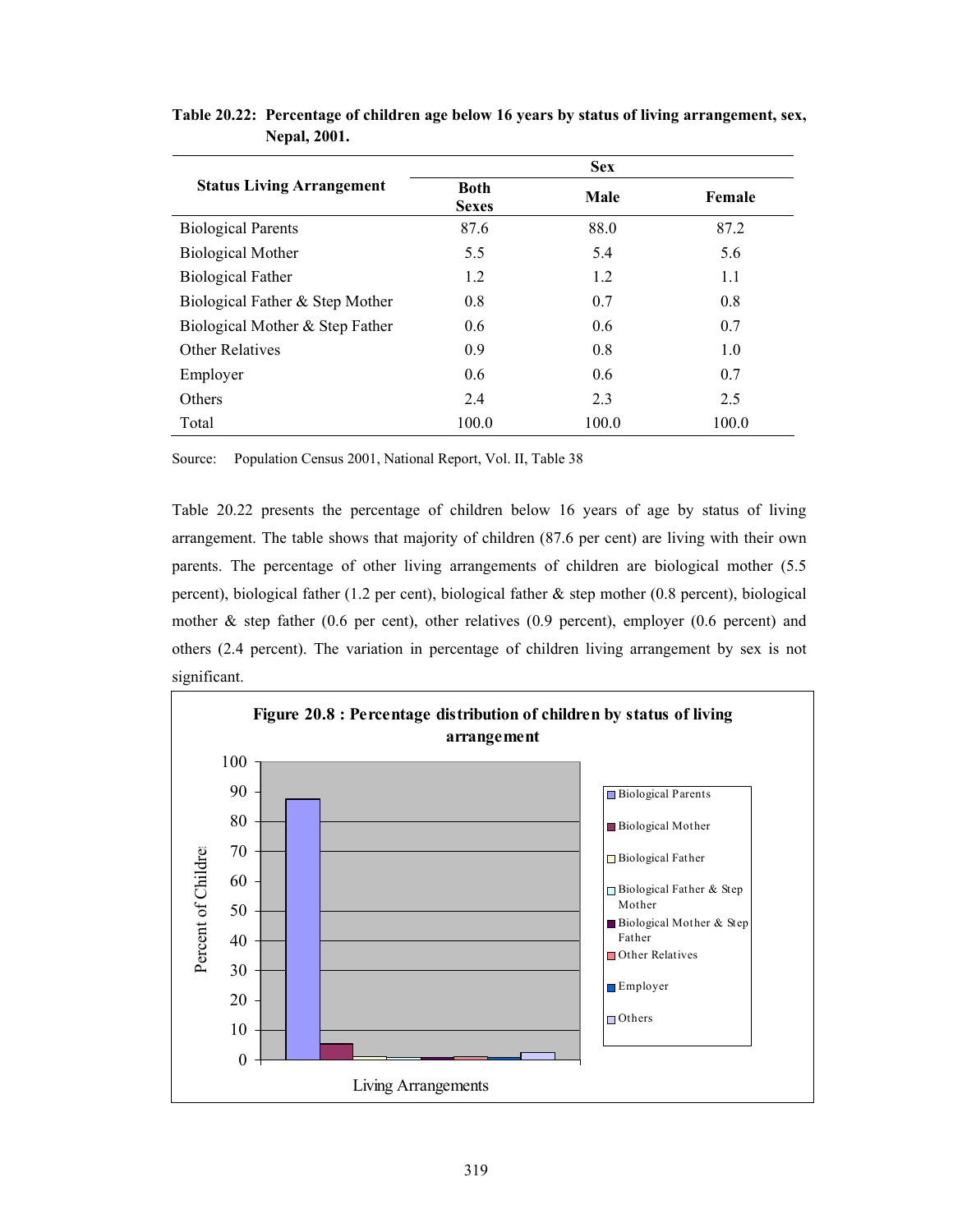|                                        | Type of Activity            |                      |                                    |                 |      |       |  |  |  |  |
|----------------------------------------|-----------------------------|----------------------|------------------------------------|-----------------|------|-------|--|--|--|--|
| <b>Status of Living</b><br>Arrangement | <b>Sex</b>                  | Economic<br>Activity | Other than<br>Economic<br>Activity | <b>Students</b> | None | Total |  |  |  |  |
|                                        | Both<br><b>Sexes</b>        | 11.5                 | 5.7                                | 76.8            | 6.0  | 100.0 |  |  |  |  |
| <b>Biological Parents</b>              | Male                        | 10.2                 | 2.1                                | 81.9            | 5.8  | 100.0 |  |  |  |  |
|                                        | Female                      | 12.9                 | 9.7                                | 71.4            | 6.1  | 100.0 |  |  |  |  |
|                                        | Both<br><b>Sexes</b>        | 16.0                 | 5.2                                | 73.5            | 5.4  | 100.0 |  |  |  |  |
| <b>Biological Mother</b>               | Male                        | 14.5                 | 1.6                                | 78.6            | 5.4  | 100.0 |  |  |  |  |
|                                        | Female                      | 17.4                 | 8.7                                | 68.5            | 5.3  | 100.0 |  |  |  |  |
|                                        | Both<br><b>Sexes</b>        | 24.0                 | 9.8                                | 57.9            | 8.3  | 100.0 |  |  |  |  |
| <b>Biological Father</b>               | Male                        | 21.4                 | 3.2                                | 67.0            | 8.5  | 100.0 |  |  |  |  |
|                                        | Female                      | 26.7                 | 16.6                               | 48.6            | 8.2  | 100.0 |  |  |  |  |
|                                        | <b>Both</b><br><b>Sexes</b> | 24.6                 | 10.1                               | 56.5            | 8.8  | 100.0 |  |  |  |  |
| Biological Father &<br>Step Mother     | Male                        | 21.6                 | 2.4                                | 66.7            | 9.3  | 100.0 |  |  |  |  |
|                                        | Female                      | 27.2                 | 16.9                               | 47.5            | 8.4  | 100.0 |  |  |  |  |
| <b>Biological Mother</b>               | Both<br>Sexes               | 26.6                 | 11.3                               | 52.3            | 9.9  | 100.0 |  |  |  |  |
| & Step Father                          | Male                        | 24.2                 | 3.1                                | 62.4            | 10.2 | 100.0 |  |  |  |  |
|                                        | Female                      | 28.5                 | 18.0                               | 44.0            | 9.5  | 100.0 |  |  |  |  |
|                                        | Both<br><b>Sexes</b>        | 22.9                 | 10.0                               | 58.3            | 8.8  | 100.0 |  |  |  |  |
| <b>Others Relative</b>                 | Male                        | 21.1                 | 2.5                                | 67.4            | 9.0  | 100.0 |  |  |  |  |
|                                        | Female                      | 24.4                 | 16.5                               | 50.5            | 8.6  | 100.0 |  |  |  |  |
|                                        | Both<br>Sexes               | 39.9                 | 12.1                               | 40.1            | 7.8  | 100.0 |  |  |  |  |
| Employers                              | Male                        | 39.7                 | 4.4                                | 47.8            | 8.1  | 100.0 |  |  |  |  |
|                                        | Female                      | 40.1                 | 19.0                               | 33.3            | 7.6  | 100.0 |  |  |  |  |
|                                        | Both<br>Sexes               | 22.6                 | 9.3                                | 61.4            | 6.7  | 100.0 |  |  |  |  |
| Others                                 | Male                        | 20.5                 | 2.4                                | 70.7            | 6.4  | 100.0 |  |  |  |  |
|                                        | Female                      | 24.5                 | 15.8                               | 52.8            | 7.0  | 100.0 |  |  |  |  |
|                                        | Both<br>Sexes               | 13.3                 | 6.2                                | 74.4            | 6.1  | 100.0 |  |  |  |  |
| Total                                  | Male                        | 11.8                 | 2.1                                | 80.0            | 6.0  | 100.0 |  |  |  |  |
|                                        | Female                      | 14.9                 | 10.4                               | 68.4            | 6.3  | 100.0 |  |  |  |  |

**Table 20.23: Percentage distribution of children age 10-15 by type of activity they are mostly involved in and by status of living.** 

Source : Population Census Results in Gender Perspective 2001, Vol. II, Table 4.4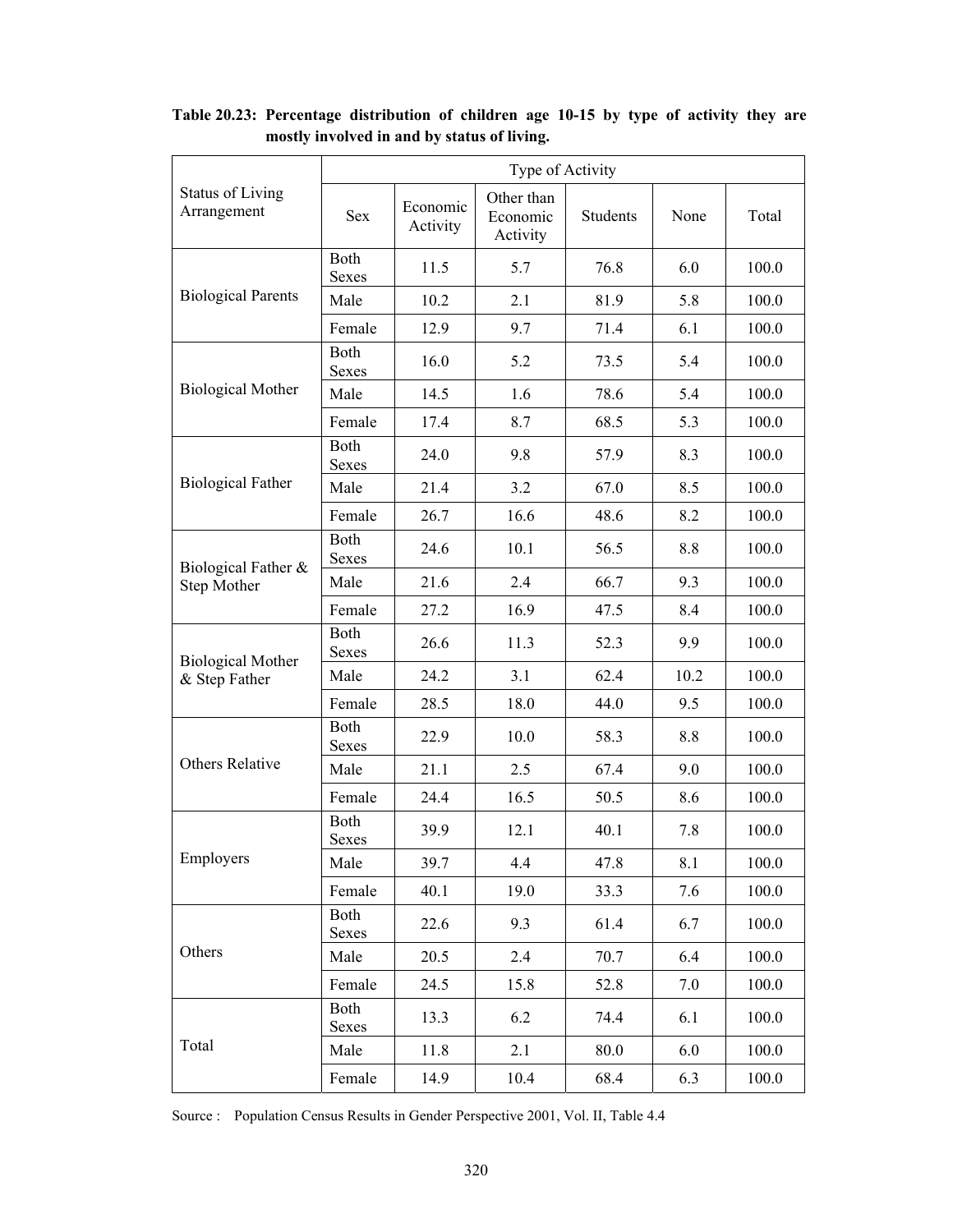Table 20.23 presents the number of children aged  $10 - 15$  years by type of activity they are mostly involved in and by status of living arrangements. Of the total children in this age group, 19.5 percent have been found to be involved either in economic activity or in activity other than economic activity. By gender category it is noticed that out of the total girls in this age group 25.3 percent have been involved either in economic activity or in activity other than economic activity while the corresponding figure for boys is only 13.9 percent. About 74.7 percent of the children have been found in study and this by gender shows that 80 percent of the boys are in study as against only 68.4 percent girls. The table reveals variations of children's type of activity by status of their living arrangement. While it is generally observed from the table that children living with biological parents get better opportunity than those living with people other than biological parents. As has been observed from above figures, 81.9 percent of boys and 71.4 percent of girls living with biological parents have been found to be engaged in study whereas only 12.3 percent of boys and 22.6 percent of girls have been involved either in economic activity or activity other than economic activity. Amongst different status of living arrangements, the children living with employers have considerably lower percentage being involved in study (47.8 percent for male and 33.3 percent for female) and relatively higher percentage being engaged in either economic or other than economic activity (44.1 percent for male and 59.1 percent for female).

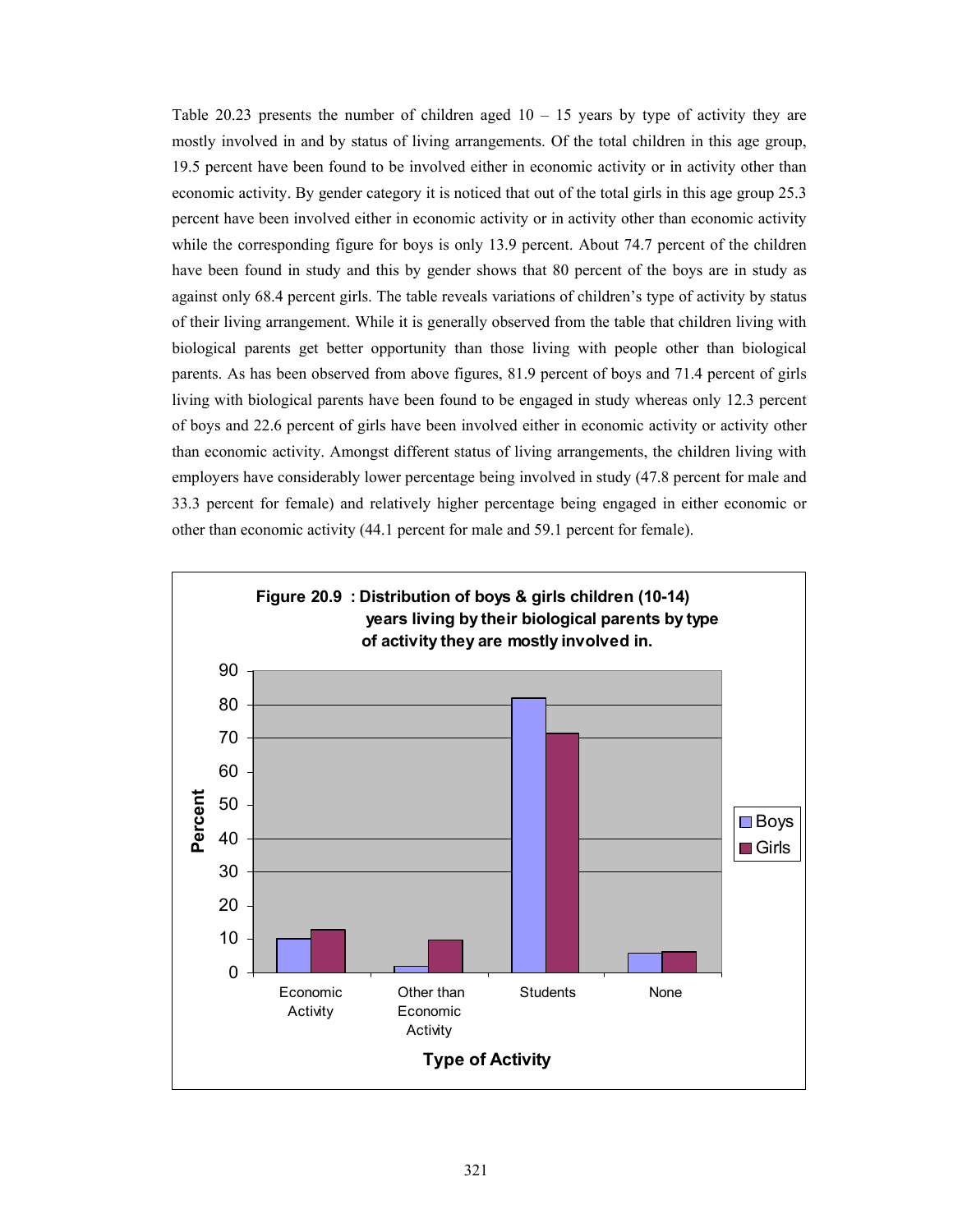

## **20.10 Conclusion**

Children as the future leaders and the builders of the nation need special attention and care and their issues have to be well reflected in the development planning process of the country. This study highlights some aspects of the children population and the analysis of the trend as revealed by the decennial population census 1981-2001. As contrary to overall population scenario the children's sex ratio is completely in favor of male children which in one way may attributed to traditional discriminatory outlooks that existed in Nepalese society against the female child. The census information have depicted decreasing trend of the proportion of children in total population; the percentage of children has reduced over the years by about 3 percent from 1991 to 2001. This can mainly be attributed to increasing acceptance and popularity of the family planning among the people. While the health status of children has tended to improve over the period 1991-2001 as suggested by such indicators as infant mortality and U5 mortality rates which have gone down significantly, yet there are many aspects of the health situation that need to be greatly emphasized, though immunization coverage and vitamin A capsules distribution has been raised to a considerable rate. One important aspect of children population is the rise in the literacy rates which have gone up to a considerable extent. Many improvements as regards to quality of education, physical facilities and infrastructure development are very much needed. The rates of literacy among girls' children showed significant improvement. It is encouraging to observe that children economic activity participation rates have remarkably gone down, which unlike in the past, has decreased the practice of child labor utilization. This trend is definitely a positive indication of the increasing focuses on various aspects of children development in the future.